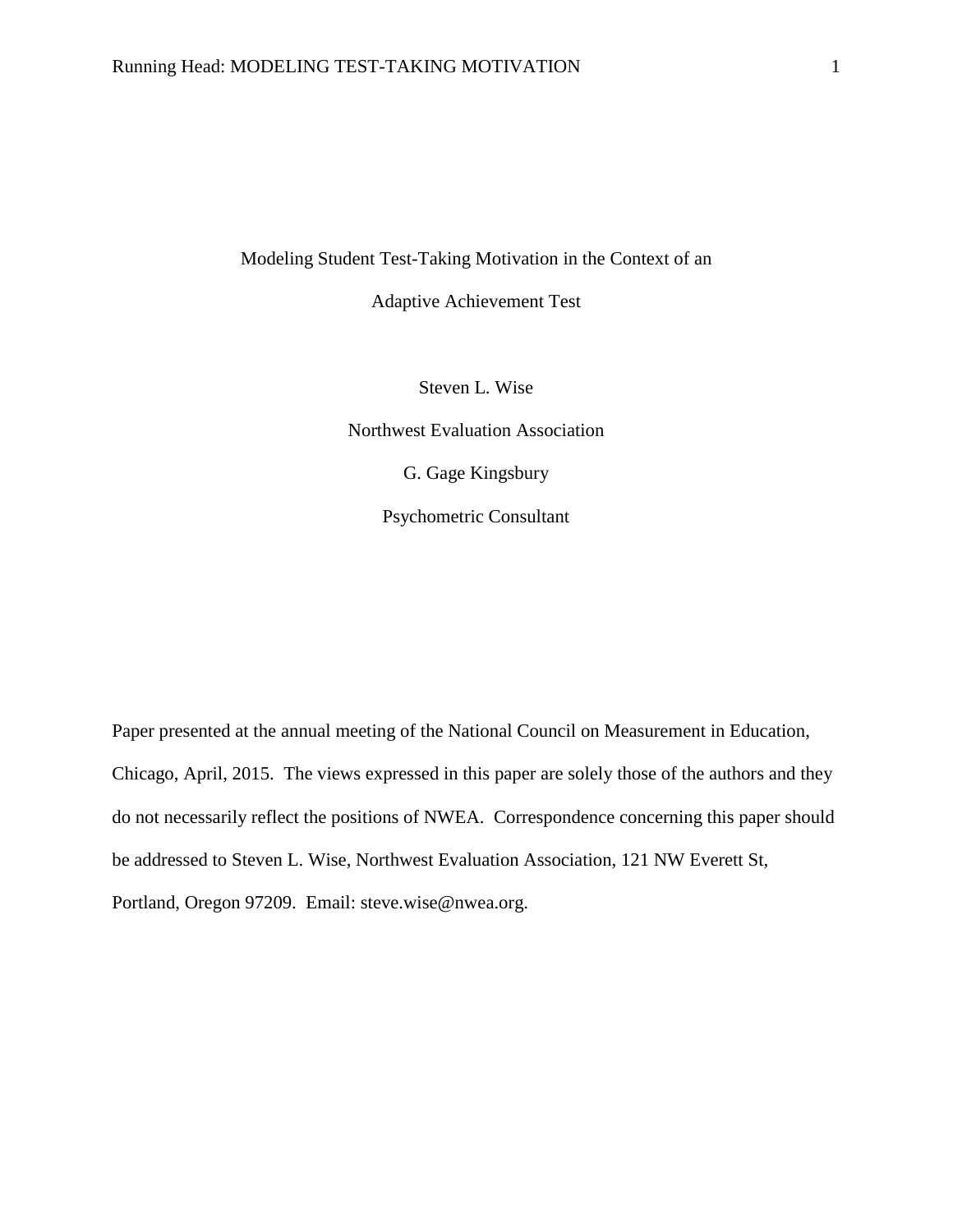## **Abstract**

This study examined the utility of response time-based analyses in understanding the behavior of unmotivated test takers. For an adaptive achievement test, patterns of observed rapid-guessing behavior and item response accuracy were compared to the behavior expected under several types of models that have been proposed to represent unmotivated test taking behavior. Test taker behavior was found to be inconsistent with these models, with the exception of the effortmoderated model (S.L. Wise & DeMars, 2006). Effort-moderated scoring was found to both yield scores that were more accurate than those found under traditional scoring, and exhibit improved person fit statistics. In addition, an effort-guided adaptive test was proposed and shown to alleviate item difficulty mis-targeting caused by unmotivated test taking.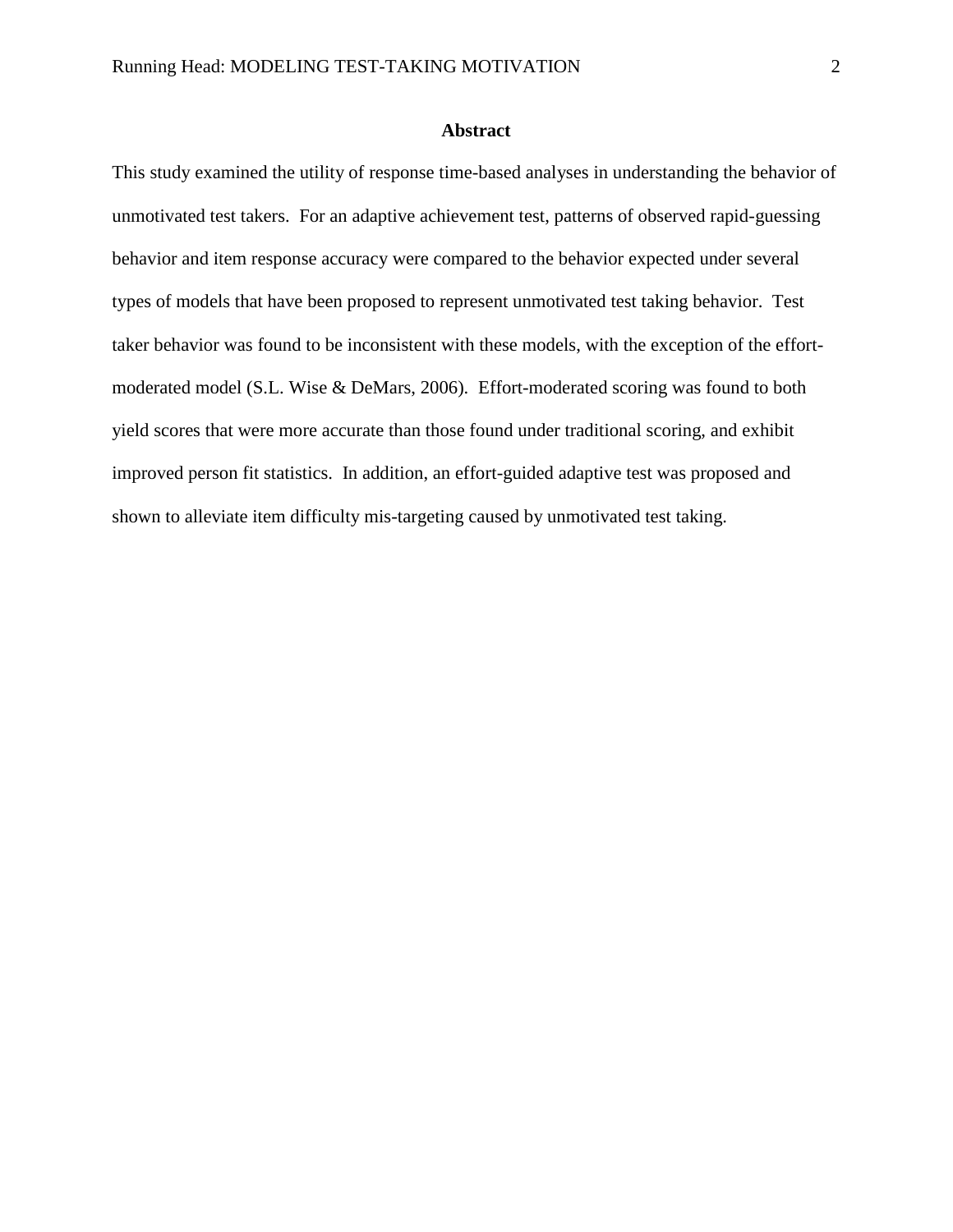## Modeling Student Test-Taking Motivation in the Context of an

### Adaptive Achievement Test

Score validity is diminished by unmotivated test taking. This simple statement has strong implications for achievement testing, because a universal assumption underlying currently-used psychometric models is that whenever we administer a test item, a test taker will be motivated to put forth the effort needed to select or produce the correct answer. The assumption, however, is frequently violated—particularly with low-stakes tests, for which test takers often perceive that there are no consequences associated with their test performance. As a result, to the extent that test takers respond non-effortfully, the resulting test scores will tend to underestimate what the test takers know and can do.

The reality that unmotivated test taking sometimes occurs has led researchers to consider measurement methods that can manage or accommodate its presence. Two general approaches have been proposed. The first is *individual score validation (ISV)*, in which test scores are classified as invalid if some pre-specified motivation criterion is met. These classifications can be based on a variety of criteria, such as proctor observation, test taker self-reports, person-fit statistics, or other test-taking behaviors, such as response time (S. L. Wise, in press). The intent of ISV is to identify scores that are so likely to be distorted by low motivation that they are untrustworthy indicators of test taker achievement. These scores can subsequently be flagged on score reports, or potentially deleted from psychometric analyses that use aggregated test data.

In the second approach, a test event is conceptualized as a series of items administered to a test taker, and the test taker's motivation may vary across items. Based on this conceptualization, researchers have proposed several types of psychometric models for representing how motivation changes during a test event and how it affects item responses. The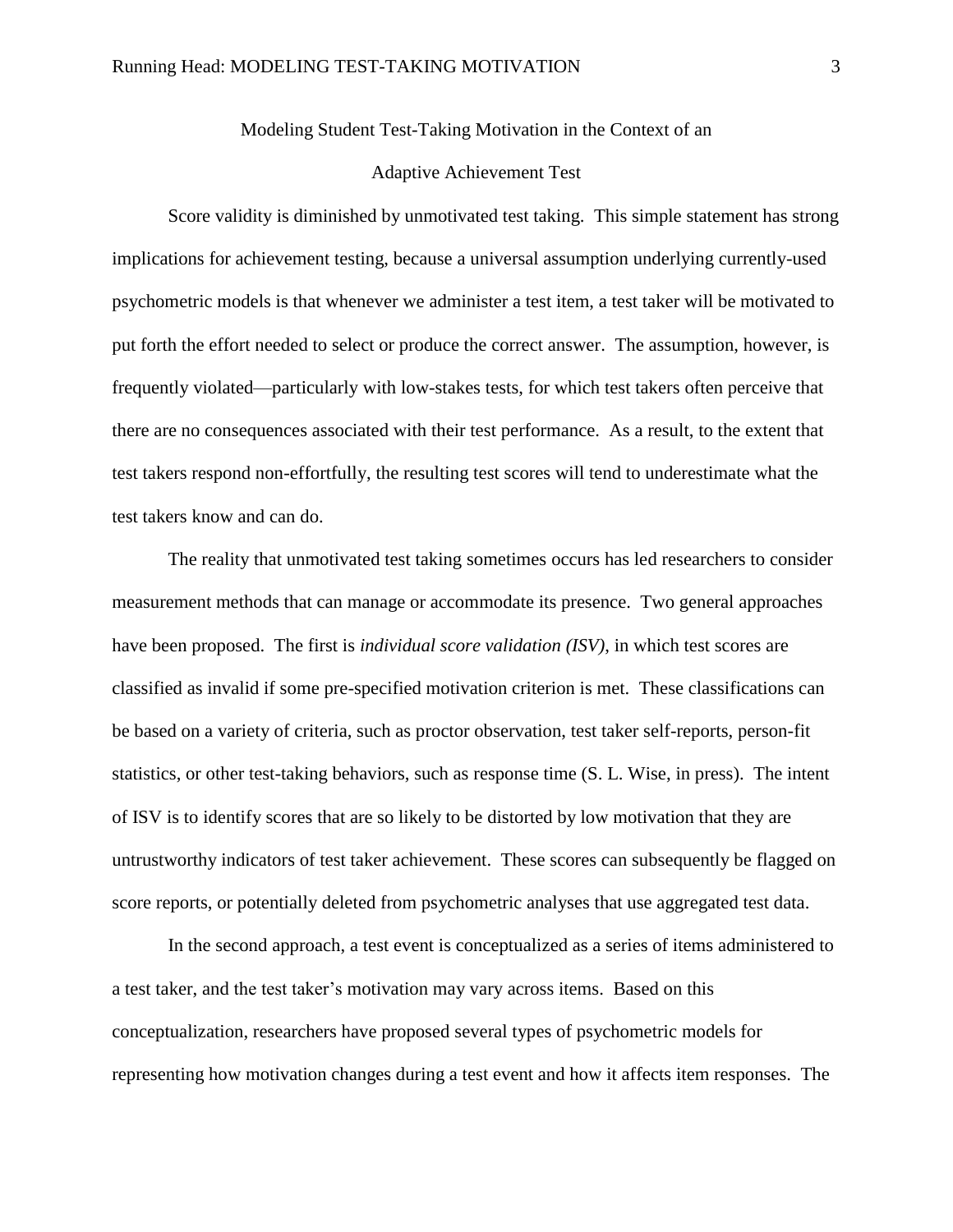most common type is what we will call *absorbing state models* (Bolt, Cohen, & Wollack, 2002; Cao & Stokes, 2008; Jin & Wang, 2014; L. L. Wise, 1996; Yamamoto & Everson, 1995)<sup>1</sup>. In these models, all test takers begin in a motivated state, but during the test some switch to an unmotivated state in which they begin giving random responses. The point at which a switch occurs can vary across test takers, but once they enter the unmotivated state they remain there. A second type of model, characterized by *decreasing effort*, is similar to the absorbing state models except that instead of a sudden switch to random responding, some test takers begin exhibiting gradually decreasing effort (Cao & Stokes, 2008; Goegebeur, De Boeck, Wollack, & Cohen, 2008). The third type is a *difficulty-based model* (Cao & Stokes, 2008), in which unmotivated test takers respond randomly only when they receive items that are very difficult for them.

The three types of models characterize unmotivated test taking in different ways, and each is consistent with a characteristic pattern of responding. Ideally, one should choose a psychometric model that adequately represents how test takers actually behave. In practice, however, it is difficult to confidently conclude that a particular item response is effortful or noneffortful just by looking at its correctness. Incorrect answers may result from effortful test taking (due to lack of knowledge), while correct answers may result from non-effortful test taking (due to lucky guessing). Such uncertainty complicates interpretations of test taker behavior. Empirical support for a model's use is typically based on an examination of the model's fit statistics. If the fit statistics for the model under consideration have acceptable values and indicate better fit than those from alternative models, then use of the model is supported.

Although fit statistics are useful general tools for understanding how well a model fits a particular data set, more fine-grained information about behavior can be provided by item response time. Schnipke & Scrams (1997) studied test taker behavior on high-stakes multiple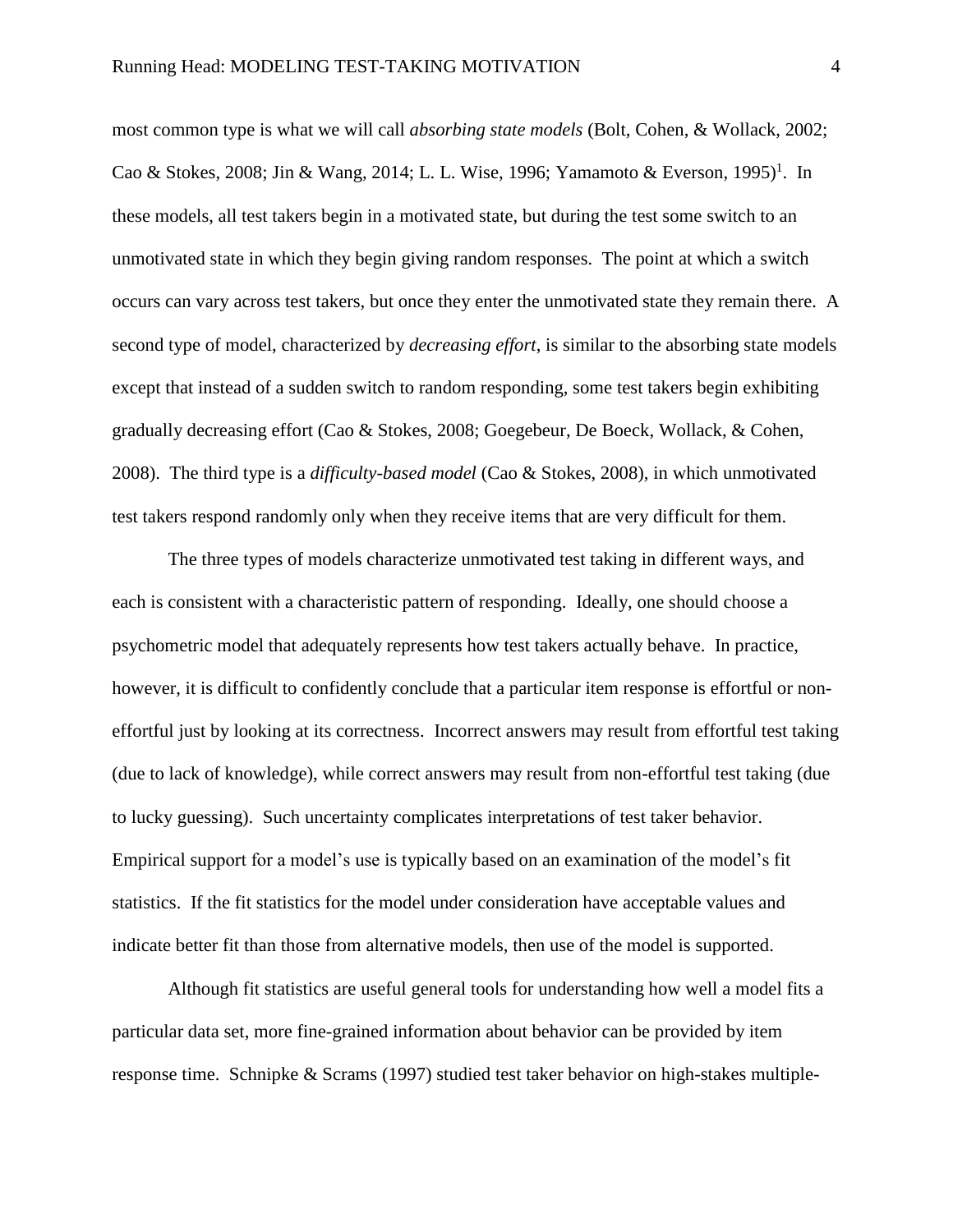choice tests. They observed that, as the time limit approached, many test takers would switch strategies from trying to effortfully answer items (termed *solution behavior*) to rapidly entering answers to remaining items in hopes of getting some correct by chance (termed *rapid-guessing behavior*). Solution behavior is differentiated from rapid-guessing behavior by the time it takes a test taker to respond to an item. Schnipke and Scrams found that the accuracy rates of rapid guesses closely resemble the accuracy rates expected from random responding. Thus, in highstakes testing contexts, rapid guessing behavior reflects a strategic choice by test takers in an attempt to maximize their scores as time is expiring.

S. L. Wise and Kong (2005) studied the data from *unspeeded, low-stakes* tests and discovered instances of rapid-guessing behavior occurring throughout test events, and not just at the end as Schnipke and Scrams (1997) had observed with speeded, high-stakes tests. Wise and Kong showed that in low-stakes contexts rapid guesses indicate unmotivated test taking. These types of rapid guesses have been found to have accuracy rates resembling those from random responding, and a number of studies have found additional evidence supporting the conclusion that rapid guessing indicates unmotivated test taking (see S. L. Wise, in press).

A rapid guessing-based approach to identifying unmotivated test taking has the important feature of allowing motivation to be evaluated down to the level of individual item responses. This suggests that an examination of rapid guessing patterns could provide valuable information about how unmotivated test taking occurs during test events. The purpose of the present investigation, which focused on data from an adaptive multiple-choice achievement test, was twofold. The first purpose was to examine patterns of rapid-guessing behavior and compare them to the patterns expected under absorbing state, decreasing effort, and difficulty-based models of test-taking behavior. The second purpose was to study the degree to which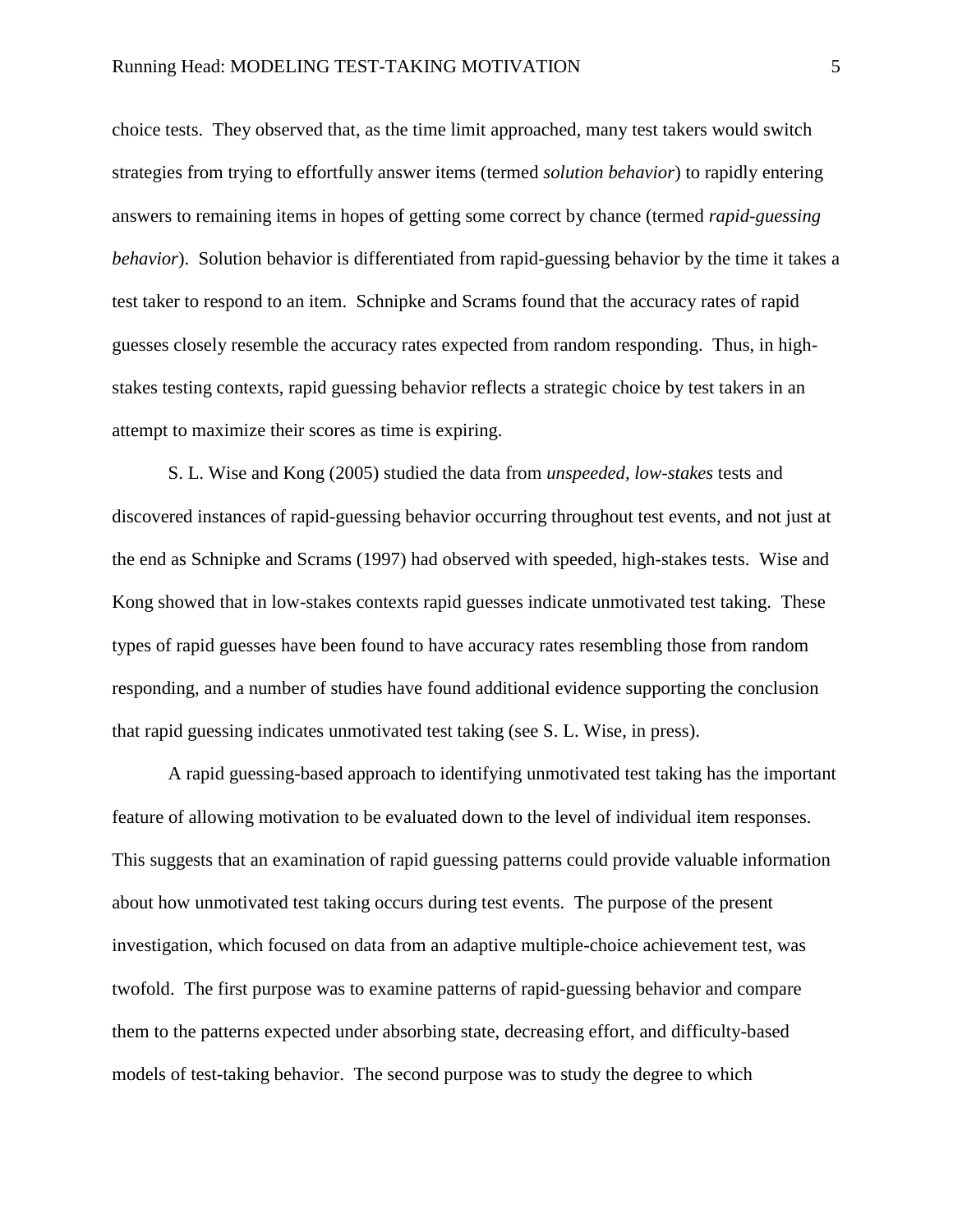measurement is improved by employing an item response theory (IRT) scoring model that incorporates rapid-guessing behavior. S. L. Wise and DeMars (2006) proposed their *effortmoderated IRT model*, in which two different item response functions are specified—one for solution behavior and one for rapid-guessing behavior. Under solution behavior the probability of a correct response to an item increases with a test taker's achievement level, and can be effectively modeled with a monotonically increasing function such as that represented under a traditional IRT model. In contrast, under rapid-guessing behavior the probability of a correct response to a particular item is modeled as a constant value at (or near) chance level regardless of the test taker's achievement level.

Under the effort-moderated model, each item response is modeled by one of the two response functions, depending on how quickly the test taker responds to the item. Each item response is classified as either a solution behavior or a rapid guess by comparing response time to a predetermined time threshold. Thus, for item *j*, there is a threshold  $T_i$  that differentiates rapid-guessing behavior from solution behavior. Given a test taker *i*'s response time, *RTij*, to item *j*, a dichotomous index of solution behavior, *SBij*, is computed as

$$
SB_{ij} = \left\{ \begin{array}{l} 1 \text{ if } RT_{ij} \ge T_j, \\ 0 \text{ otherwise.} \end{array} \right\}.
$$
 (1)

If solution behavior is represented by the Rasch model, for example, and rapid-guessing behavior is represented by a constant probability model specified as  $P_i(\theta) = 1/d_i$ , where  $d_i$  is the number of distractors for item *j*, the effort-moderated model would be

$$
P_i(\theta) = (SB_{ij}) \left( \frac{e^{(\theta - b_j)}}{1 + e^{(\theta - b_j)}} \right) + (1 - SB_{ij}) (1/d_j).
$$
 (2)

S. L. Wise and DeMars (2006) found that, when rapid guessing was present, the effortmoderated model showed better model fit than a traditional IRT model. In addition, maximum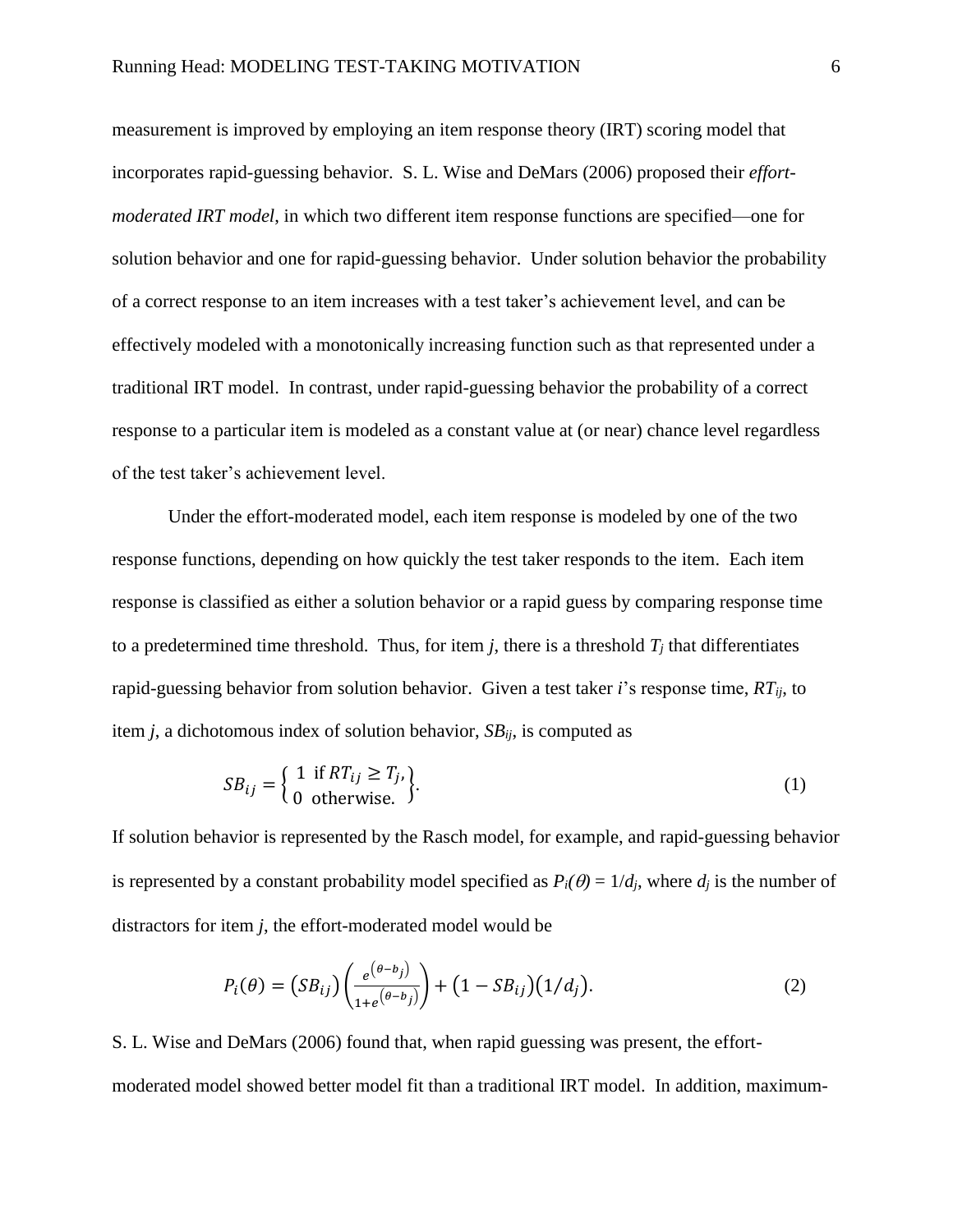likelihood estimates of achievement from the effort-moderated model were found to be more valid estimates of test taker achievement.

Under the effort-moderated model the probability of passing an item under rapid guessing is assumed to be the same regardless of the achievement level of the test taker. This implies that rapid guesses are *uninformative*, because they do not provide useful information for estimating a test taker's achievement level. As a result, scoring under the effort-moderated model is equivalent to excluding rapid guesses when calculating likelihood functions. On a 50-item test, for example, if a test taker exhibited 40 solution behaviors and 10 rapid guesses, an effortmoderated achievement estimate is based only on the 40 responses that were solution behaviors. This shows that effort-moderated achievement estimates are often based on reduced numbers of item responses, with the accompanying cost of higher standard errors than those associated with achievement estimates from test takers who exhibited solution behavior to all 50 items.

Unlike the absorbing state, decreasing effort, and difficulty-based models, the effortmoderated model makes no assumptions about patterns of motivational behavior that are exhibited during a test event. Its use is based, however, on two key assumptions. First, rapid guesses are assumed to be non-effortful. This assumption, which provides the logical basis for excluding rapid guesses from scoring, has been supported by research showing the accuracy rates of rapid guesses to be close to the accuracy rate expected under random responding. Second, the model assumes that solution behaviors represent effortful responses from the test taker. This assumption is important to the validity of the effort-moderated model, because it implies that solution behaviors provide valid information about test taker achievement, even during test events in which substantial amounts of rapid guessing occurred. One of the goals of the present investigation was to further evaluate the degree to which the second assumption is supported.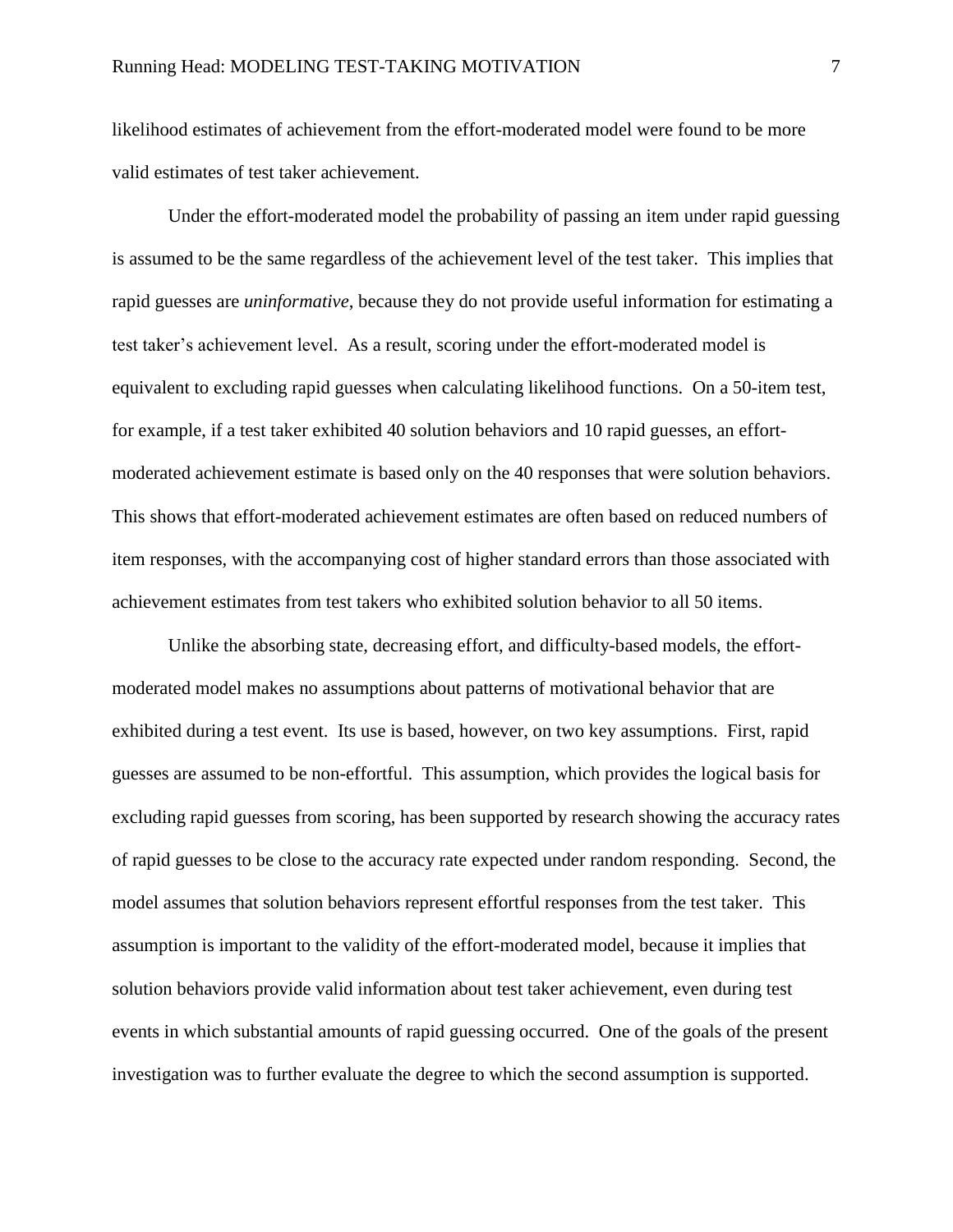#### **Study 1**

The first study pursued two research questions. First, what can an examination of rapidguessing behavior reveal about the patterns of motivation test takers exhibit during an adaptive achievement test? Second, to what extent is measurement improved by scoring test events using an effort-moderated IRT model?

## **Data Source and Method**

The data for this study are based on an achievement testing program in mathematics. The testing records were drawn for 285,230 students in grades 2-12 who were administered mathematics tests during the spring testing term of the 2012-2013 academic year in a single U.S. state. All tests were part of Northwest Evaluation Association's *Measures of Academic Progress*  (MAP) multiple-choice testing system, which administers computerized adaptive tests (CATs). MAP assessments are administered using liberal time limits, which results in test events that are essentially unspeeded. MAP is not considered to be a high-stakes test, because test performance does not typically count toward a student's course grade.

The CAT that administered the MAP assessment used Bayesian item selection, with the final score based on a Rasch-based maximum-likelihood achievement estimates (MLE). Achievement estimates were expressed as scale scores (*RIT*) on a common scale with a mean of 200 and a standard deviation (logit) of 10. Items were selected from a large pool containing 1383 items. Nearly all of the items (98%) had five response options, with the remainder having four options. The students in the sample had been administered the MAP assessment earlier in the school year, and the starting item difficulty value for beginning each student's test event was set slightly higher than the final *RIT* from the previous administration. For most of the test events (79%), each student was administered 50 operational items. For the remaining test events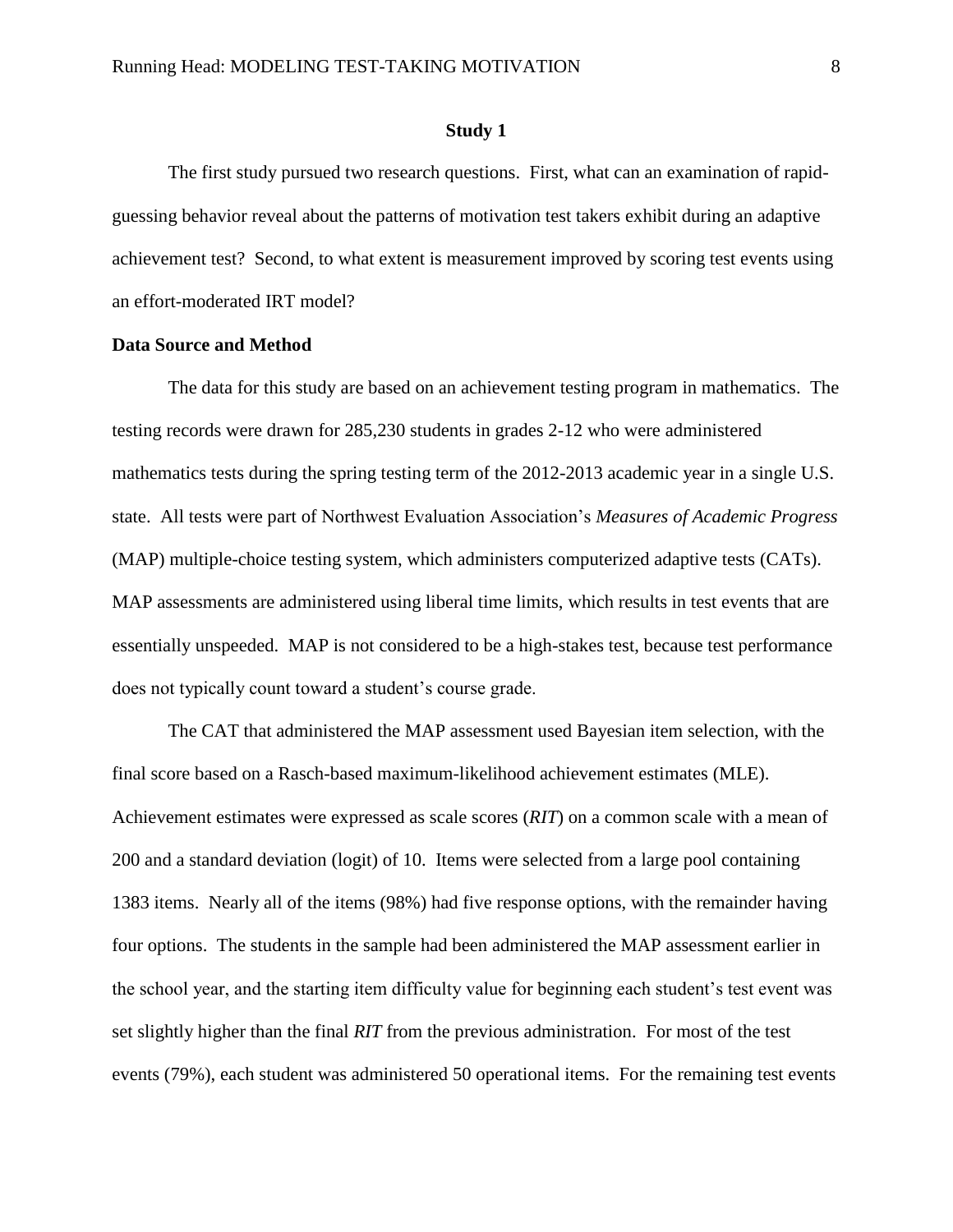the standard error criterion required to terminate the test after 50 operational items was not met, resulting in test events in which either 1 or 2 additional operational items were administered.

Each item response was classified as either a solution behavior or a rapid guess, using time thresholds based on the normative threshold method (S. L. Wise  $\&$  Ma, 2012). In this method, the threshold for an item was set at 10 percent of the average time students have historically taken to answer the item, with a maximum threshold value of 10 seconds. For example, the threshold for an item whose average response time has been 30 seconds was set at 3 seconds, whereas the threshold for an item whose response time averaged 120 seconds was set at 10 seconds. Item responses occurring faster than the item's threshold were classified as rapid guesses, with the remaining responses classified as solution behaviors.

The classification of the item responses as solution behaviors or rapid guesses was also used to calculate each student's *response time effort* (*RTE*; S. L. Wise & Kong, 2005). *RTE*, which equals the proportion of item responses during a test event that are solution behaviors, provides an overall measure of each student's test-taking motivation. *RTE* was used to identify test events materially affected by rapid guessing. S. L. Wise (in press) suggested that the scores from test events whose *RTE* values were less than .90 would be so distorted by rapid guessing that they should be classified as invalid. For the mathematics MAP assessment, this corresponded to six or more rapid guesses.

# **Results and Discussion**

**Analyses of Rapid Guessing Patterns.** Table 1 shows the percentages of solution behaviors and rapid guesses in the test data. Across all students and test events, about 1% of the item responses were rapid guesses, with a mean accuracy resembling what would be expected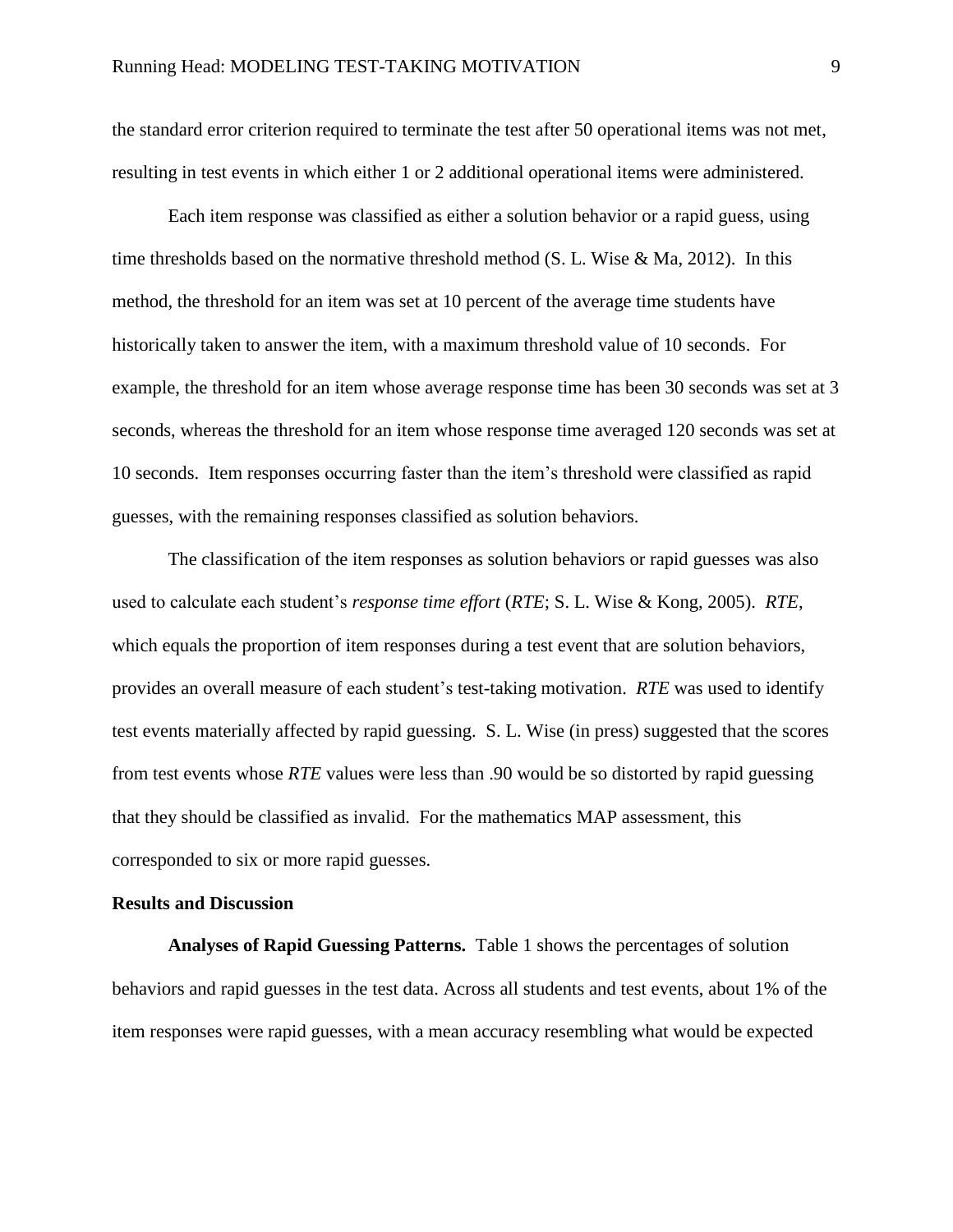from random responding<sup>2</sup>. The accuracy rate of solution behaviors was also close to the .50 value expected from a CAT whose items were selected using a maximum information criterion.

# *Table 1*

| Percentage and Response Accuracy of Solution Behaviors and Rapid Guesses |  |  |
|--------------------------------------------------------------------------|--|--|
|                                                                          |  |  |

|                                                 | Percentage of<br>Responses |           | Accuracy | <b>Mean Response</b> |
|-------------------------------------------------|----------------------------|-----------|----------|----------------------|
| Response Group                                  | <b>SB</b>                  | <b>RG</b> | SВ       | RG                   |
| All responses                                   | 99%                        | 1%        | .52      | .21                  |
| Responses occurring after the 1st rapid guess   | 81%                        | 19%       | .52      | .21                  |
| Responses occurring after the $6th$ rapid guess | 67%                        | 33%       | .53      | .22                  |
|                                                 |                            |           |          |                      |

*Note.*  $SB =$  solution behavior;  $RG =$  rapid-guessing behavior.

Of particular interest was response accuracy after a student began to exhibit rapidguessing behavior, because it indicated that the student had begun responding in an unmotivated fashion. An absorbing state model would predict that once students began to behave noneffortfully, they would continue to do so for the remainder of their test events. As Table 1 shows, this was clearly not the case for the mathematics CAT data. After the occurrence of the first rapid guess, 81% of the remaining responses were solution behaviors; after 6 rapid guesses, 67% were solution behaviors. Moreover, once rapid guessing had begun, the mean accuracy rates of solution behaviors remained around .50, supporting the conclusion that the responses classified as solution behaviors were effortful.

Figure 1 displays item-by item information for three test events that illustrate some of the patterns of test-taking behavior that occurred. In the body of the graphs, the difficulty of each item is indicated, along with its closely matched provisional *RIT* value (to which item difficulty was matched by the item selection algorithm). In addition, the final MLE is indicated. Along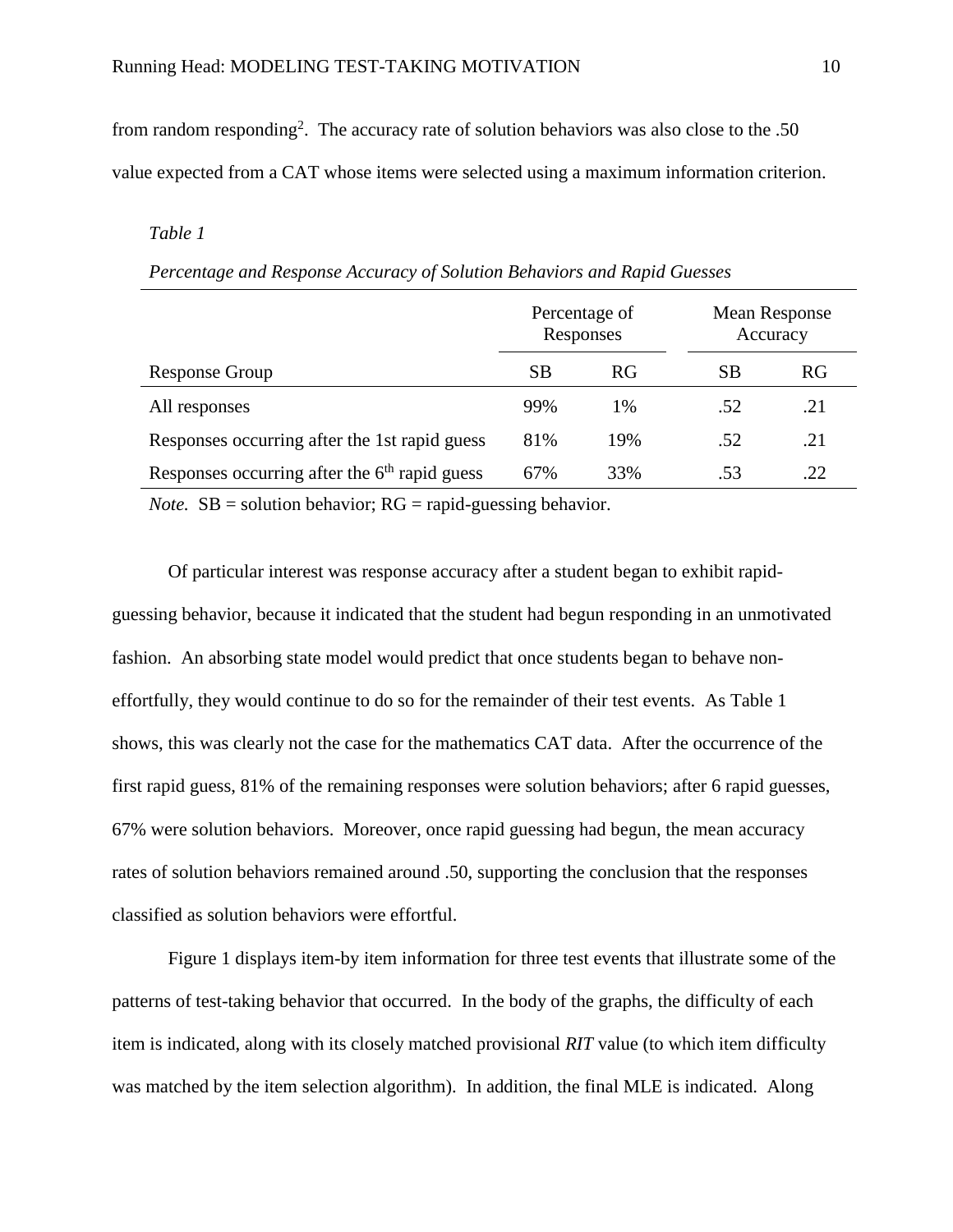

*Figure 1.* History graphs for three examinees taking a Math CAT. On the *RIT* scale, ten points equals one logit.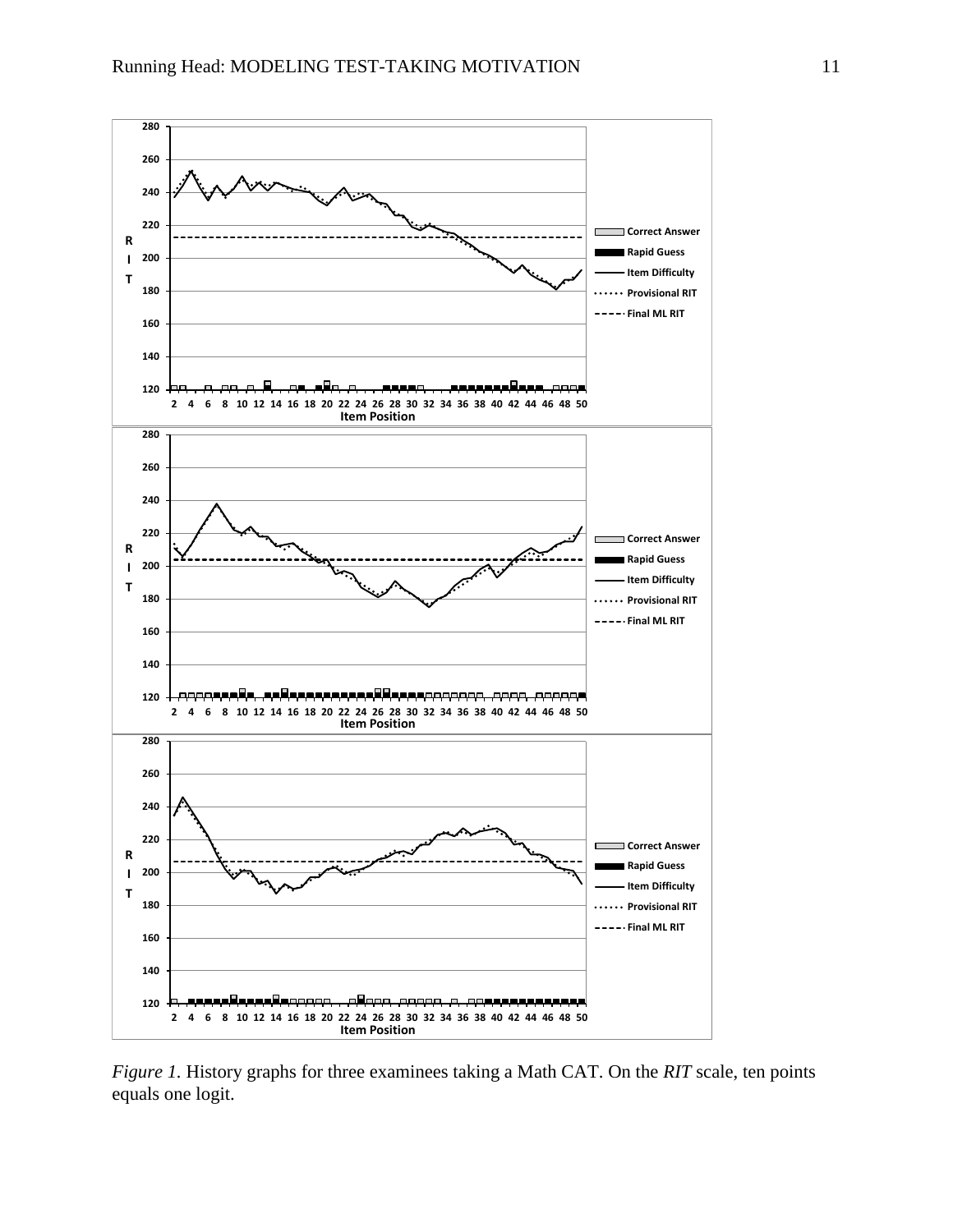the horizontal axis the correctness of each item response is indicated, along with whether or not that response was a rapid guess.

The upper graph of Figure 1 shows a case in which the student appeared to become disengaged midway through the test event. The student's provisional *RIT* value consistently stayed near 240 until around the 25<sup>th</sup> item, after which it showed a gradual decline down to around 190—a decrease of five logits. The final MLE, which is based on all of the item responses, was around 215. If the student's actual *RIT* was 240, the MLE underestimated achievement by about 25 points (2.5 logits). The student's performance decline coincides with the student's exhibiting rapid guessing on 17 of the last 25 items. Note, however, that during the last half of the test the student passed only one rapid guess, but nearly half of the solution behaviors. Thus, although the graph is somewhat consistent with what would be expected under an absorbing state model, solution behaviors continued to occur after rapid-guessing behavior had commenced.

The middle graph in Figure 1 tells a different story. In this test event, after 5 solution behaviors, the student exhibited a nearly unbroken string of 25 rapid guesses (only 4 of which were correct). At this point, the student's behavior dramatically changed, and there was a string of 18 solution behaviors (nearly all of which were correct). If the student had passed into an unmotivated state beginning at item 6, they appeared to *re-engag*e at item 32—a finding that is clearly inconsistent with absorbing state models. From the perspective of adaptive testing, this test-taking behavior raises an additional concern. If this student's actual achievement level lay near where they began and ended the test (around 220), when re-engagement occurred at item 32, the item selection algorithm administered an item whose difficulty was mis-targeted by roughly 4 logits. This item provided very little IRT information, and it took a number of additional items before the mis-targeting was reduced to the point that subsequent items began to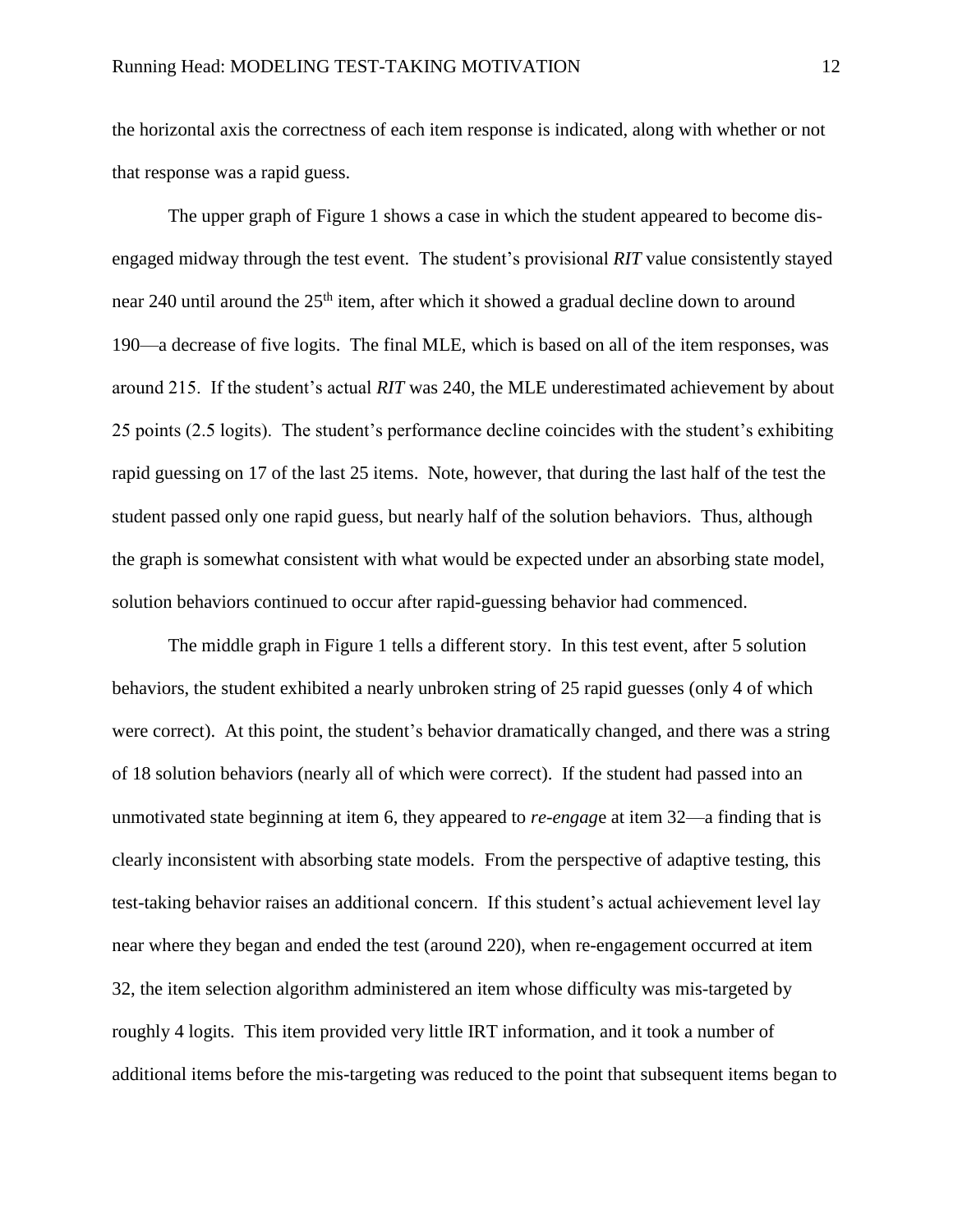provide the desired amount of information. This illustrates that unmotivated test taking can distort the difficulty targeting feature of a CAT, and thereby diminish its efficiency.

The lower graph in Figure 1 shows multiple behavior changes. In this test event, the student appears unmotivated during the initial 15 items, then motivated until item 39, and then unmotivated for the remainder of the items. Correspondingly, the accuracy rates of the item responses are low during the unmotivated sections and high during the motivated sections.

Collectively, Table 1 and Figure 1 indicate that an absorbing state model poorly describes the rapid-guessing behavior found in the study data. Although rapid guesses often appeared in clusters during test events, consistent patterns for their occurrence were not observed. Moreover, as Table 1 indicated, after rapid guessing had begun to be exhibited, solution behaviors remained far more likely than rapid guesses to be exhibited in subsequent item responses.

Rapid-guessing behavior also provided insight regarding decreasing effort models, which posit that some test takers begin to exhibit gradually decreasing effort throughout the remainder of their test events. To evaluate this type of model, we focused our attention on test events from the unmotivated 5,567 students whose *RTE* value was less than .90. Figure 2 shows that the percentage of rapid guesses occurring at each item position showed a gradual increase from less than 5% at the beginning of the test to roughly 35% near the end. While these percentages appear to be consistent with a conceptualization of gradually decreasing effort, the accuracy rates of rapid guesses and solution behaviors suggest a somewhat more complex explanation. To understand this, it is important to note that at the beginning of a MAP test event, the beginning items are purposefully selected to be relatively easy for the student. This allows the student to "settle in" to the test event. After these initial items, subsequent items have roughly a .50 probability of being passed (based on the maximum information item selection). Figure 2 shows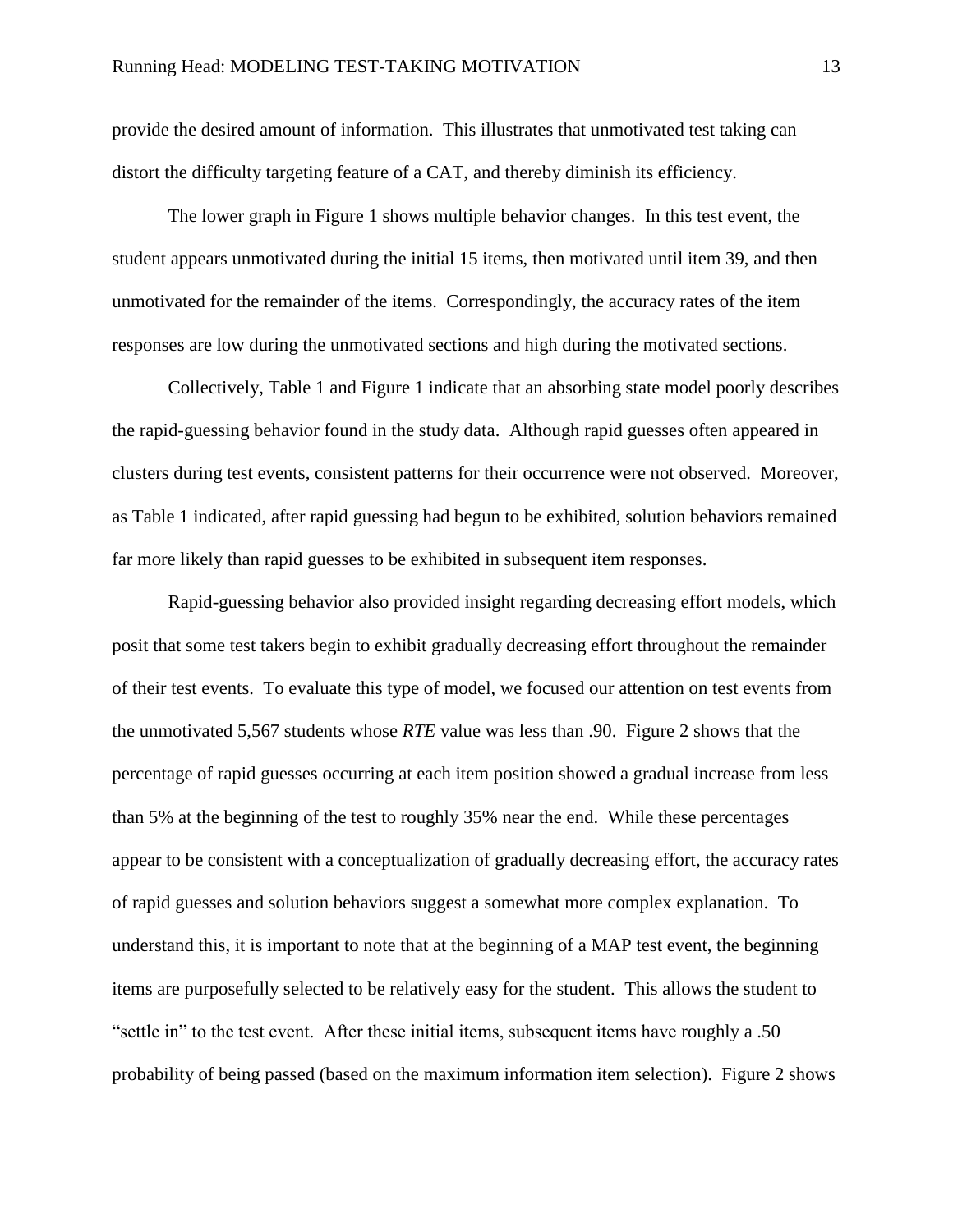that, after the initial items, the proportion of correct solution behaviors did not tend to decrease during subsequent items. In fact, it tended to modestly increase due, at least in part, to the fact that unmotivated students tended to receive items that were mis-targeted on the easier side. The accuracy rates for rapid guesses were consistent across item position and the accuracy rate for all responses decreased until the  $20<sup>th</sup>$  item position, and then remained relatively consistent throughout the remaining positions. Collectively, Figure 2 indicates that while the percentage of rapid guesses increased during the test event, the accuracy of solution behaviors did not decrease. That is, the solution behaviors did not reflect decreasing effort, but the rapid guesses reflected decreasing effort simply because there were more of them. This bifurcated view appears to more accurately characterize test taking behavior than that posited by decreasing effort models, for which there would be generically a gradually diminishing probability of passing an item.

The difficulty-based model of test-taking motivation assumes that an unmotivated student would respond randomly to items that are too difficult. This suggests that for these students there should be a systematic relationship between the difficulty levels of items administered to a student and occurrences of rapid guessing behavior. However, whether a particular item is "too difficult" depends on the achievement level of the student. To take this into account, correlations between item difficulty and rapid-guessing behavior  $(0 =$  solution behavior;  $1 =$  rapid guessing) were calculated for the test events of the students whose *RTE* was less than .90. The difficultybased model would predict that these correlations should be positive. The distribution of correlation coefficients, however, was found to be approximately normal with a mean of -0.05 and a standard deviation of 0.24. Thus, rapid-guessing behavior appeared to be unrelated to item difficulty, which is inconsistent with the difficulty-based model of motivation.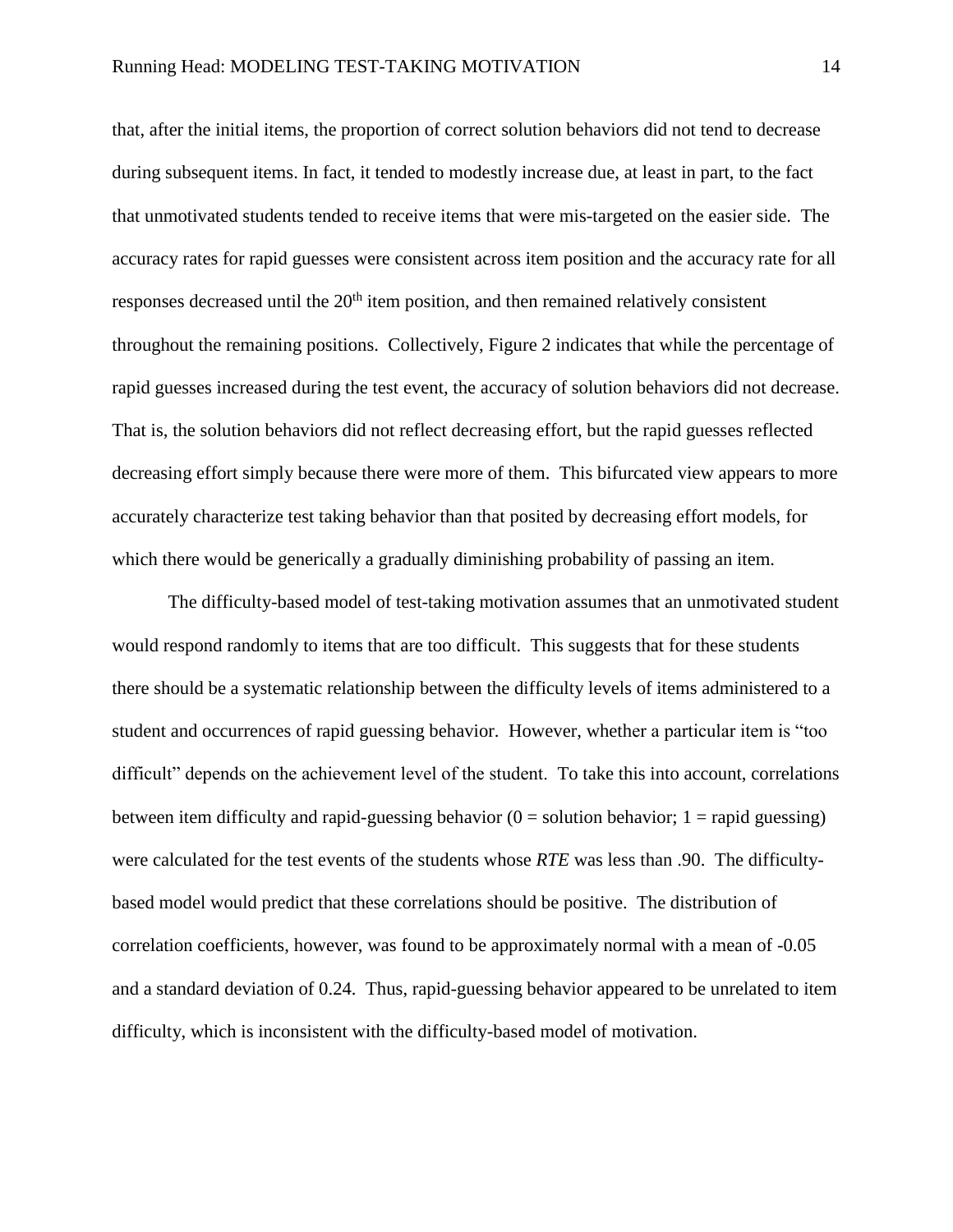

*Figure 2.* Accuracy of solution and rapid-guessing behaviors, by item position, for students with *RTE* less than .90 (N = 5,567).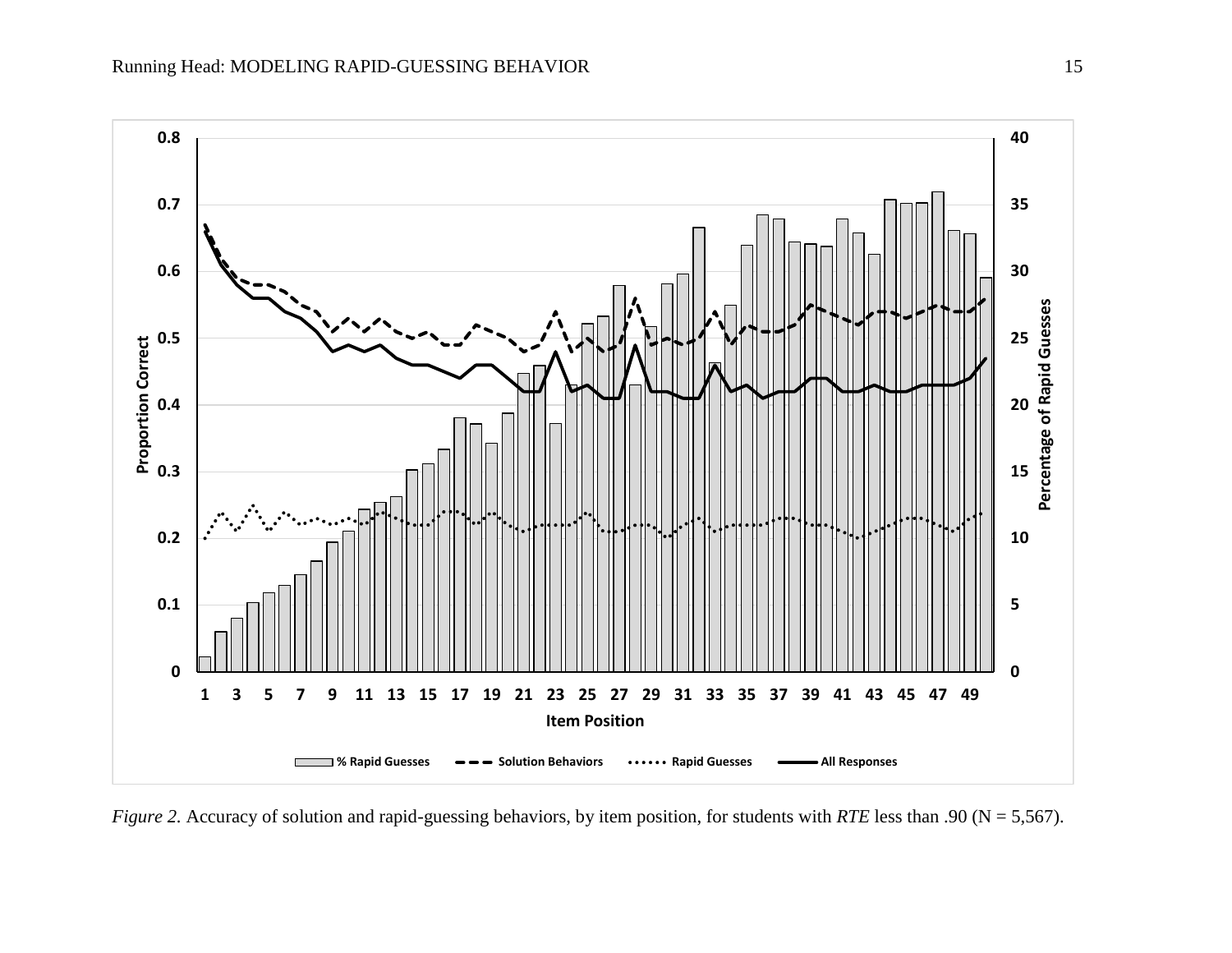To summarize, our analyses of rapid-guessing behavior found little evidence to support either absorbing state or difficulty-based models of motivation. Although we found that rapid guessing tended to increase *on average* across item positions, unmotivated test taking appeared to be better characterized as increasing instances of random responding to some items rather than a general decrease in effort to all items. The finding that responses classified as solution behaviors continued to be passed at a rate near .50 even after multiple rapid guesses had been exhibited supports this bifurcated conceptualization over that of a decreasing effort model.

Overall, our analyses suggest that rapid-guessing behavior on MAP is best characterized as idiosyncratic. This does not mean that rapid guessing is without systematic influences, as multiple correlates of rapid guessing have been found (S. L. Wise, 2006; S. L. Wise, Pastor, & Kong, 2009). Moreover, S. L. Wise and Smith's (2009) model of test-taking motivation posits that whether or not a test taker responds effortfully to an item is influenced by three types of factors: characteristics of the item, characteristics of the test taker, and the context in which the item is administered. The potential presence of multiple potential influences on test-taking motivation may render it difficult to predict when rapid guessing will occur.

**Analysis of the Effort-Moderated Model.** An important characteristic of the effortmoderated model (see Equation 2) is that it assumes no pattern of test-taking motivation across items. Instead, it focuses on classifying each item response as either solution behavior of rapidguessing behavior. Figure 2 supports its assumption that rapid guesses are non-effortful. In addition, the effort-moderated model also specifies that the accuracy of rapid guesses should be constant across the range of student achievement. This was observed in the MAP data; to illustrate this, we divided the  $9<sup>th</sup>$  graders in the sample into quintiles based on their achievement estimate at the beginning of their test event (which was undistorted by rapid guessing). The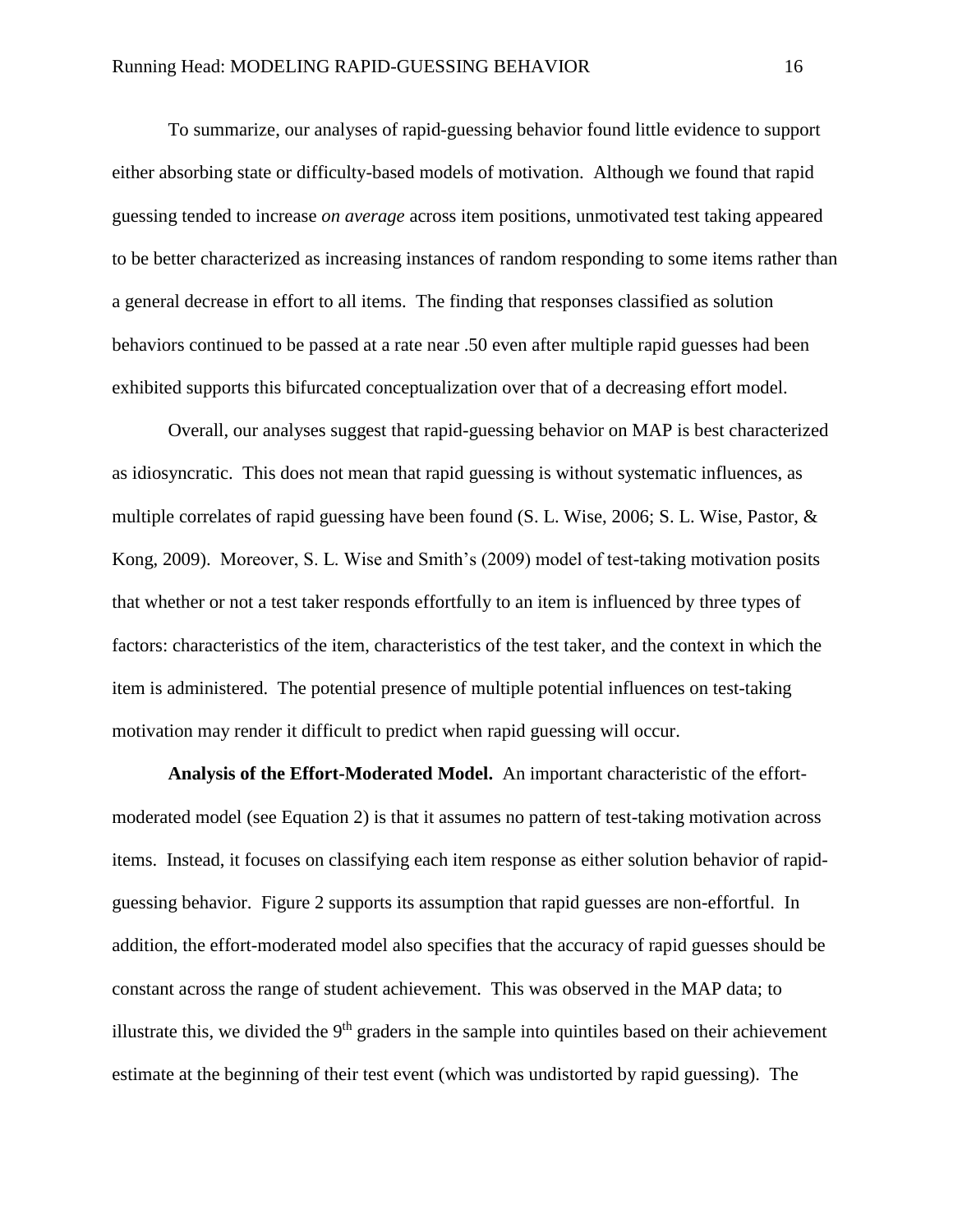accuracy rates of subsequent rapid guesses across the quintiles were .23, .22, .22, .22, and .23, respectively. This supports the effort-moderated model's assumption of rapid guessing having constant accuracy rates across achievement level, and underscores the basic principle of the model that rapid guesses are uninformative about a student's achievement level.

The second assumption—that responses classified as solution behaviors were effortful was also supported by the data. Both Table 1 and Figure 2 show that solution behaviors exhibited accuracy rates very close to the .50 value expected under the CAT item selection algorithm. Moreover, the accuracy rates remained far above chance level even for students who had exhibited material amounts of rapid guessing.

The impact of effort-moderated model on achievement estimation is shown in Figure 3. The difference between the *RIT* values under effort-moderated scoring and traditional MLE scoring tends to increase as values of *RTE* decrease. In the most extreme cases of rapid guessing (i.e., *RTE* values around .20), this difference reached as high as six logits. If one were to assume that the scores based on the effort-moderated model are correct, Figure 3 indicates the bias in MLE scores that were due to the distortive effects of rapid guessing. At any value of *RTE*, the vertical differences in the data points are due to the accuracy rate of the rapid guesses. If the student was a relatively unlucky guesser, bias was relatively high; whereas, if the student was a lucky guesser, bias was lower. In a small proportion of cases, the effort-moderated score was actually lower than the MLE score. This occurred when the student's rapid guessing accuracy rate exceeded their solution behavior accuracy rate.

The effect of effort-moderated scoring on the standard errors of the achievement estimates is shown in Figure 4, which illustrates the loss in information associated with the effort-moderated model. As *RTE* decreases, the number of informative item responses used in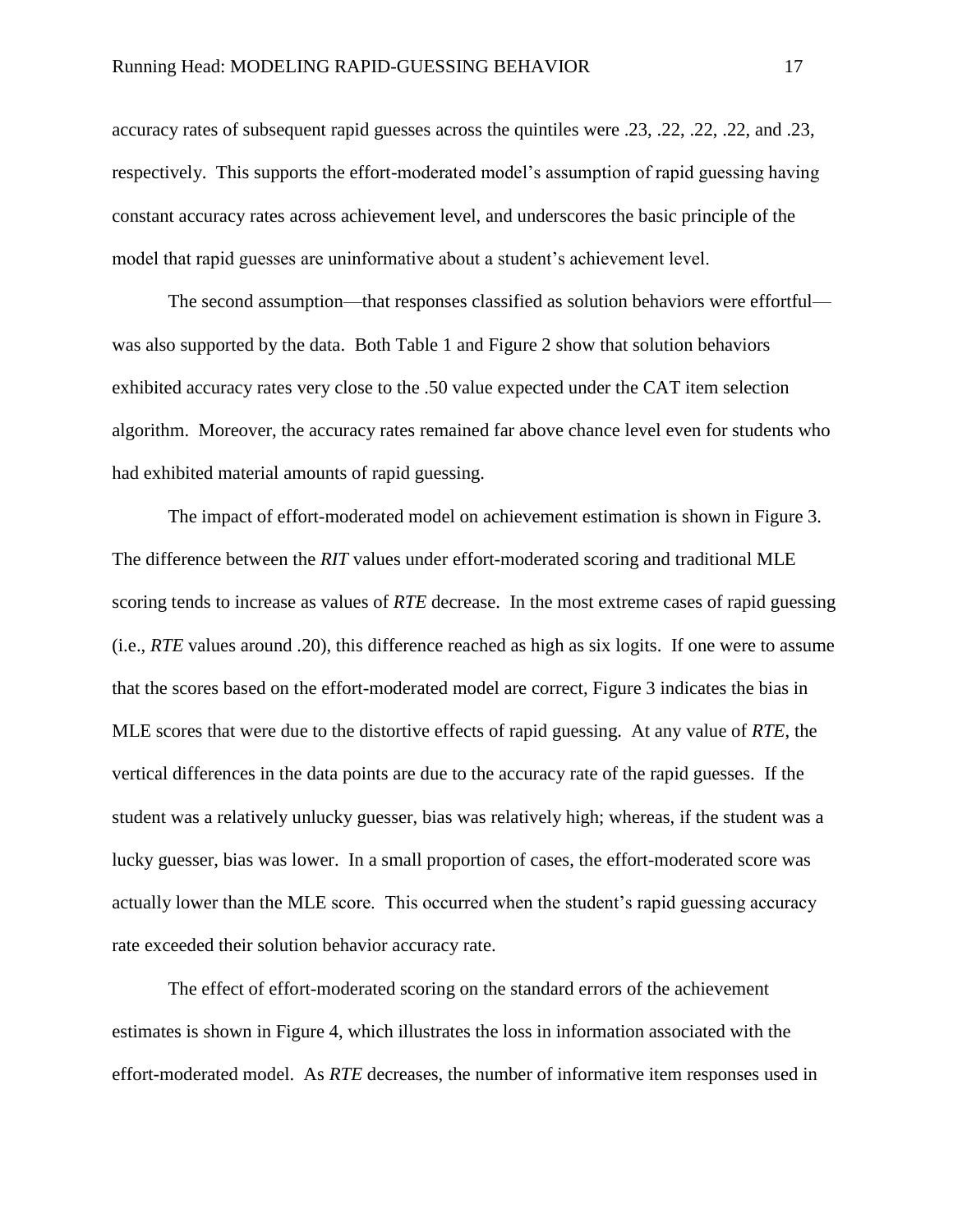

*Figure 3.* Scatterplot of the relationship between *RTE* and the difference in *RIT* scores between MLE and effort-moderated scoring. On the *RIT* scale, ten points equals one logit.



*Figure 4.* Scatterplot of the relationship between *RTE* and the difference in standard errors between MLE and effort-moderated scoring. The standard error of Math *RIT* scores is typically around three points.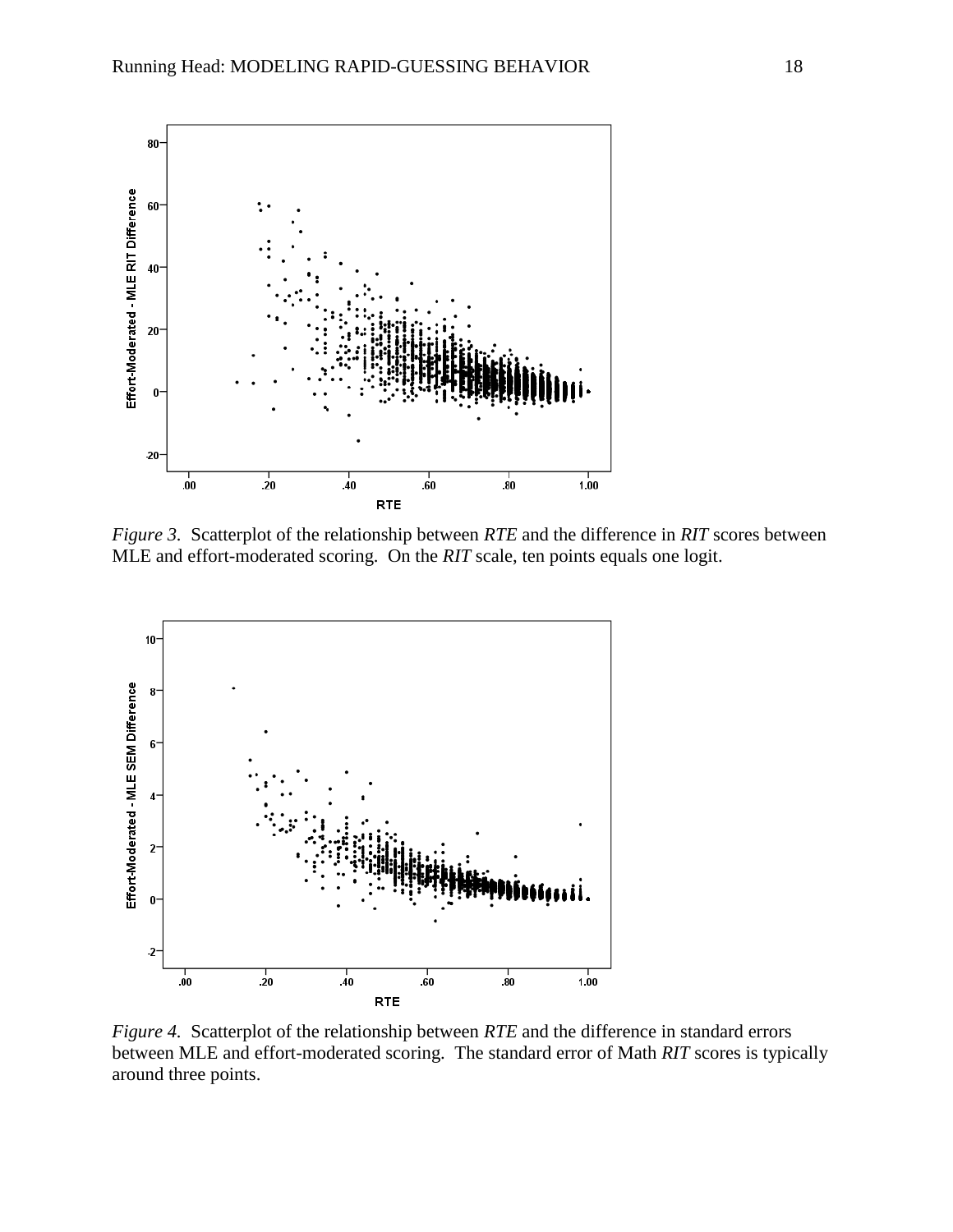estimating achievement correspondingly decreased. This resulted in effort-moderated achievement estimates with larger standard errors than those found under MLE scoring.

Our interpretation of the score differences shown in Figure 3 presumes that the effortmoderated model provided more accurate scores, and that the traditional MLE scores were biased. This assertion was assessed using a likelihood-based person fit statistic *l<sup>z</sup>* (Drasgow, Levine, & Williams, 1985). For each of the test events in the sample, *l<sup>z</sup>* was computed based either on all of the responses or only for those responses that were solution behaviors (i.e., those used by the effort-moderated model). The theoretical sampling distribution of  $l_z$  has been shown to approximate a standard normal distribution, with values of zero indicating perfect model fit, and negative  $l_z$  values indicating that the student had performed more poorly than would be expected by the IRT model. The median values of  $l_z$  for each model are shown in Figure 5.



*Figure 5.* Impact of effort-moderated scoring on median person fit indices (*lz*), by *RTE* interval.

When *RTE* was at or near 1.0, person fit was equivalent for each model, with median  $l_z$  values near 0.0. As *RTE* decreased, however, median person fit decreased sharply under MLE scoring,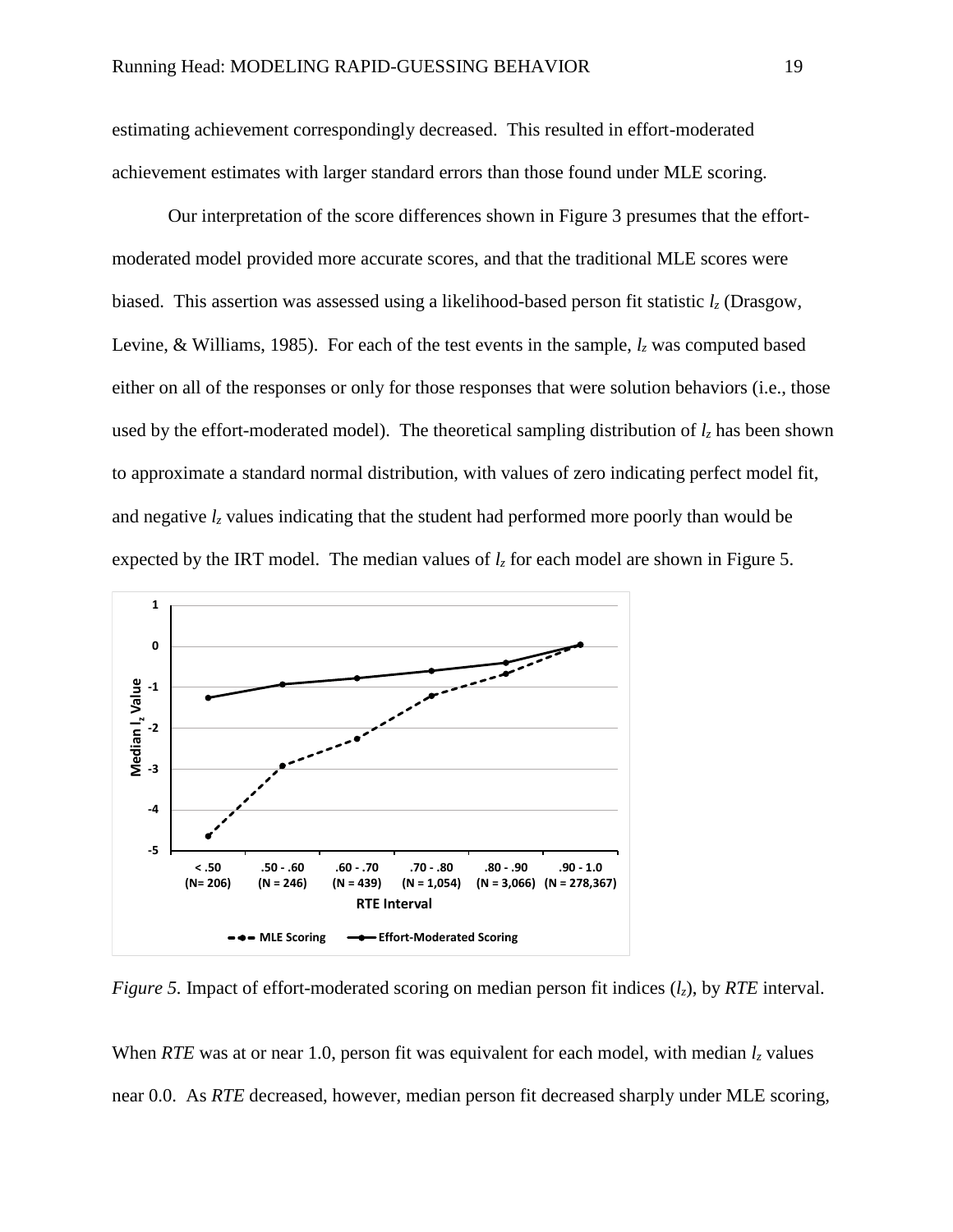while values for the effort-moderated model showed a gradual decrease. Thus, in the presence of rapid guessing, effort-moderated scoring exhibited superior person fit, supporting the interpretation that its achievement estimates were less biased than those from MLE scoring.

Overall, the results for the effort-moderated model showed that its assumptions were satisfied by the MAP data, and person fit statistics indicated that the model fit the student data better than did the traditional IRT model. Furthermore, it was found that the amount of bias in achievement estimates due to rapid guessing could be as high as six logits in magnitude, and that the effort-moderated model could effectively reduce the bias.

#### **Study 2**

The second study was intended to study two additional research questions. The first concerned the degree to which the effort-moderated model corrects for the score distortion due to unmotivated test taking. Bowe, Wise, and Kingsbury (2011) investigated the effort-moderated model using MAP data, noting that in test events in which marked amounts of rapid guessing were present, it was difficult to know the extent to which solution behaviors might also be influenced by unmotivated test taking. They suggested that scores from the effort-moderated model may still retain some negative bias. Although the results of our Study 1 suggest that solution behaviors appeared to be generically effortful—regardless of the presence or absence of rapid guessing—Study 2 sought to further clarify the matter.

The second research question was based on our finding in Study 1 that some students appeared to re-engage in their test following a period of substantial rapid guessing. Once reengagement occurred, many of the subsequent items provided little information (in an IRT sense) for estimating achievement. A possible solution to this problem would be for the CAT algorithm to be modified such that it would monitor test-taking behavior during the test event and not alter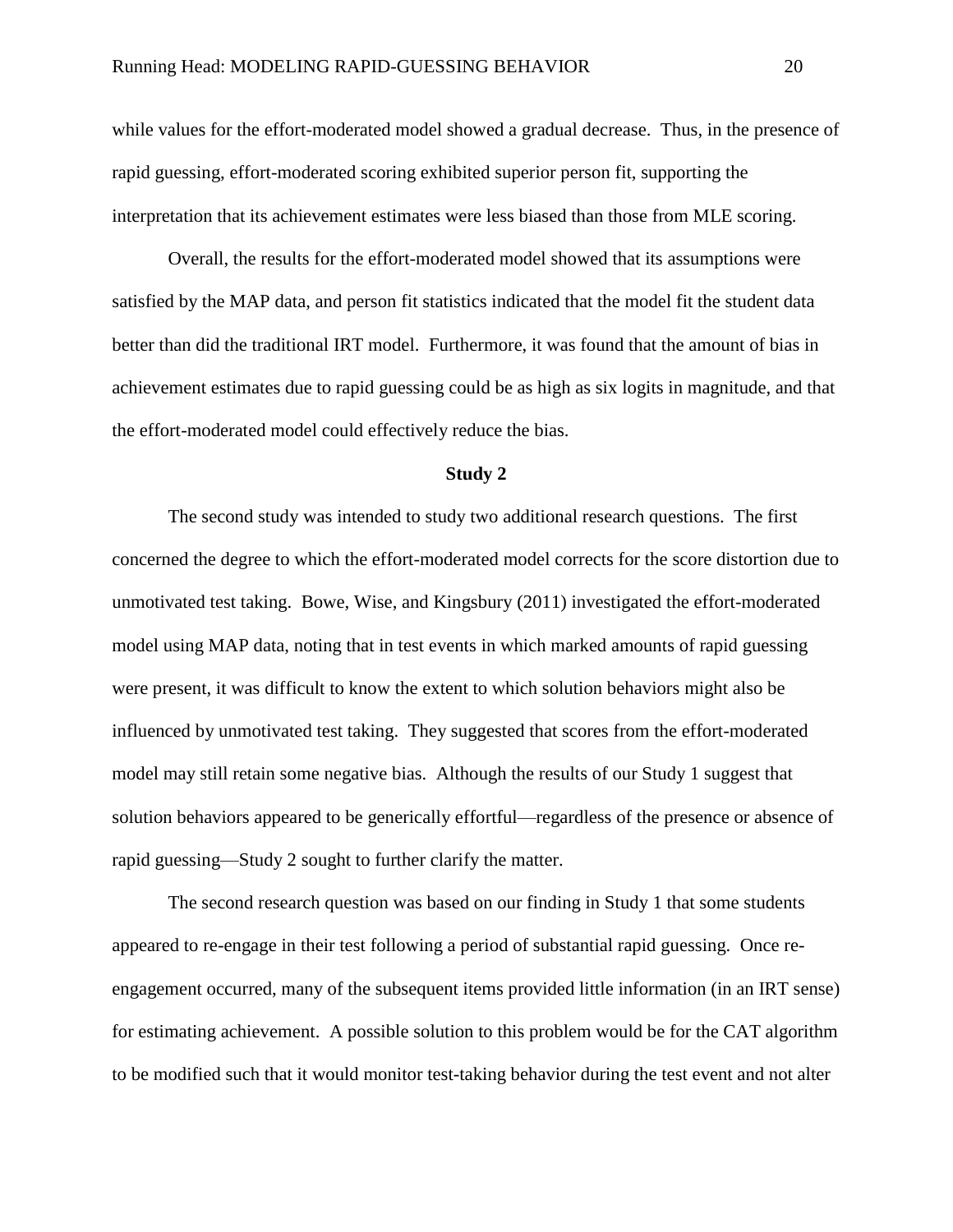its provisional *RIT* value after a rapid guess had occurred. This *effort-guided* modification was expected to prevent the type of mis-targeting observed in the Study 1 data, and thereby yield scores with smaller standard errors. Therefore, the second research question concerned the impact of an effort-guided CAT on the standard errors of achievement estimation.

# **Method and Data Generation**

To address the two research questions, three types of CATs were independently simulated as follows:

- The first simulated adaptive test was a traditional CAT that used Bayesian provisional *RIT* values used during item selection, with a final MLE achievement estimate (MLE-CAT). Randomesque item selection was used to randomly select each item from the 15 most informative items at the provisional achievement level estimate, and each test had a fixed length of 50 items. This test served as a baseline, since it ignored test taker motivation in item selection and scoring.
- The second simulated adaptive test was identical to the MLE-CAT, but the final score was based on the effort-moderated model (EM-CAT). This test still ignored test taker motivation in item selection, but the scoring algorithm excluded rapid guesses in calculating a test taker's final score.
- The third simulated adaptive test was an effort-guided CAT (EG-CAT), for which (a) the provisional achievement estimate remained unchanged after each rapid guess and (b) effort-moderated scoring was used. This test was designed to test taker motivation into account during both item selection and scoring.

**Item Data.** The three simulated CATs used an item pool whose difficulty parameters were identical to those in the real mathematics item pool used in Study 1.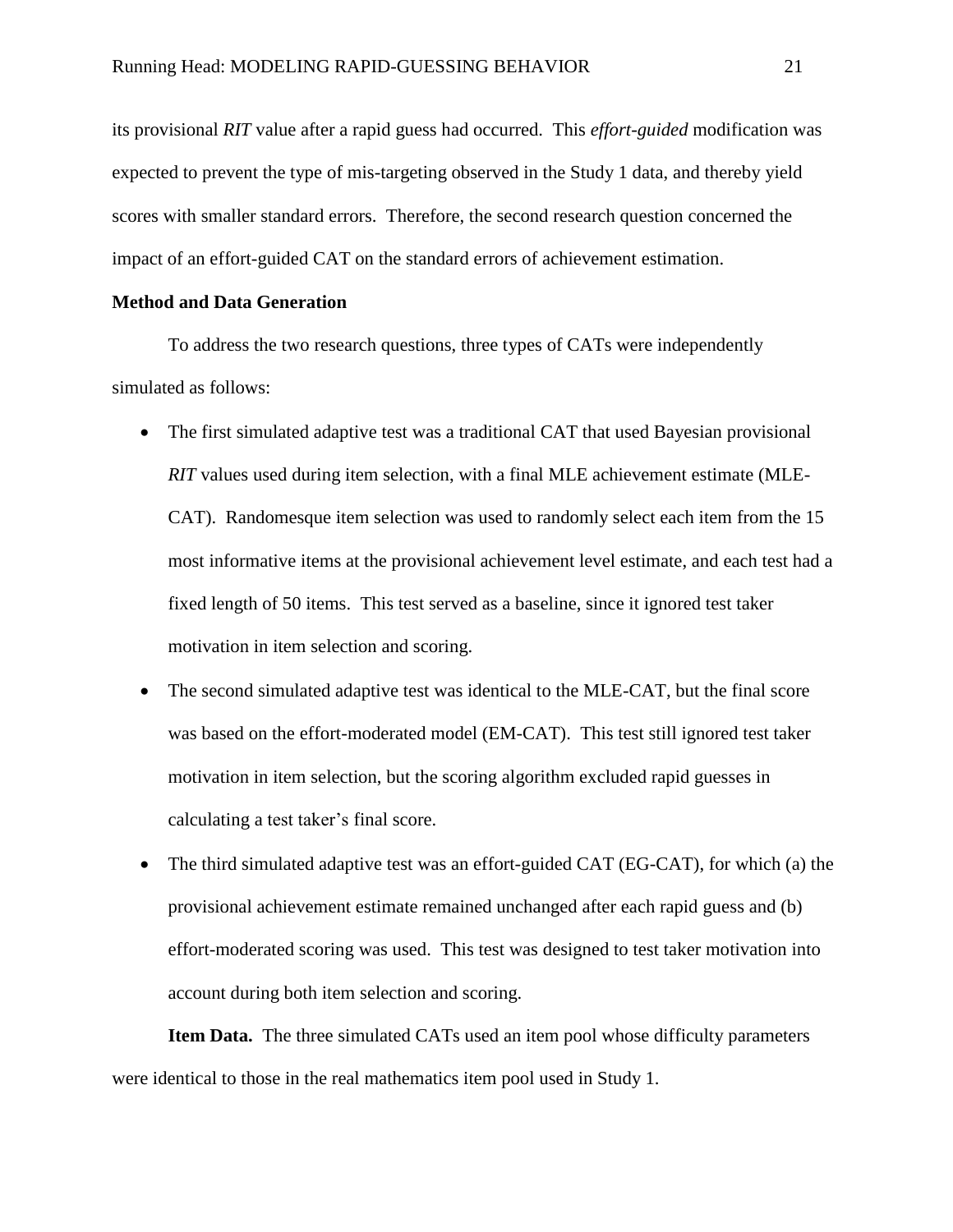**Test Taker Data.** Each of the simulated tests used a sample of 51,764 test takers. Half of the sample consisted of motivated test takers who exhibited no rapid guessing, while the other half comprised unmotivated test takers who exhibited varying amounts of rapid-guessing behavior. To realistically simulate unmotivated test taking, the patterns of solution behaviors and rapid guesses exhibited by students in Study 1 were used as motivational "templates" that were applied to the behavior of simulated test takers in Study 2. For example, if there was a student in Study 1 who had given 12 rapid guesses during a test event, there was a corresponding test taker for each Study 2 CAT that exhibited 12 rapid guesses in the exact same item positions during their simulated test events. This assured that (a) each of the three tests had test events with rapid guessing patterns that had actually been observed in real data, and (b) the CATs were based on equivalent numbers of rapid guesses. For each simulated CAT test event, the true achievement level was set equal to the achievement level estimate used to select the first item in the corresponding motivational template test event from Study 1.

## **Results and Discussion**

Table 2 compares the three types of CATs in terms of bias and standard errors. The MLE-CAT showed mean bias that was inversely related to *RTE*. The bias could be sizeable; for test takers with *RTE* less than .50, mean bias exceeded 16 *RIT* points. In contrast, both the EM-CAT and the EG-CAT exhibited negligible mean bias throughout the *RTE* range. The CATs also differed in the standard errors of achievement estimation, as shown in Table 2. The MLE-CAT, whose scores were always based on the full set of item responses, consistently showed smaller mean standard errors than did the EM-CAT and the EG-CAT, with the differences increasing as *RTE* decreased. These results show that the CAT types using effort-moderated scoring yielded scores with less bias, but also with less precision than the MLE-CAT.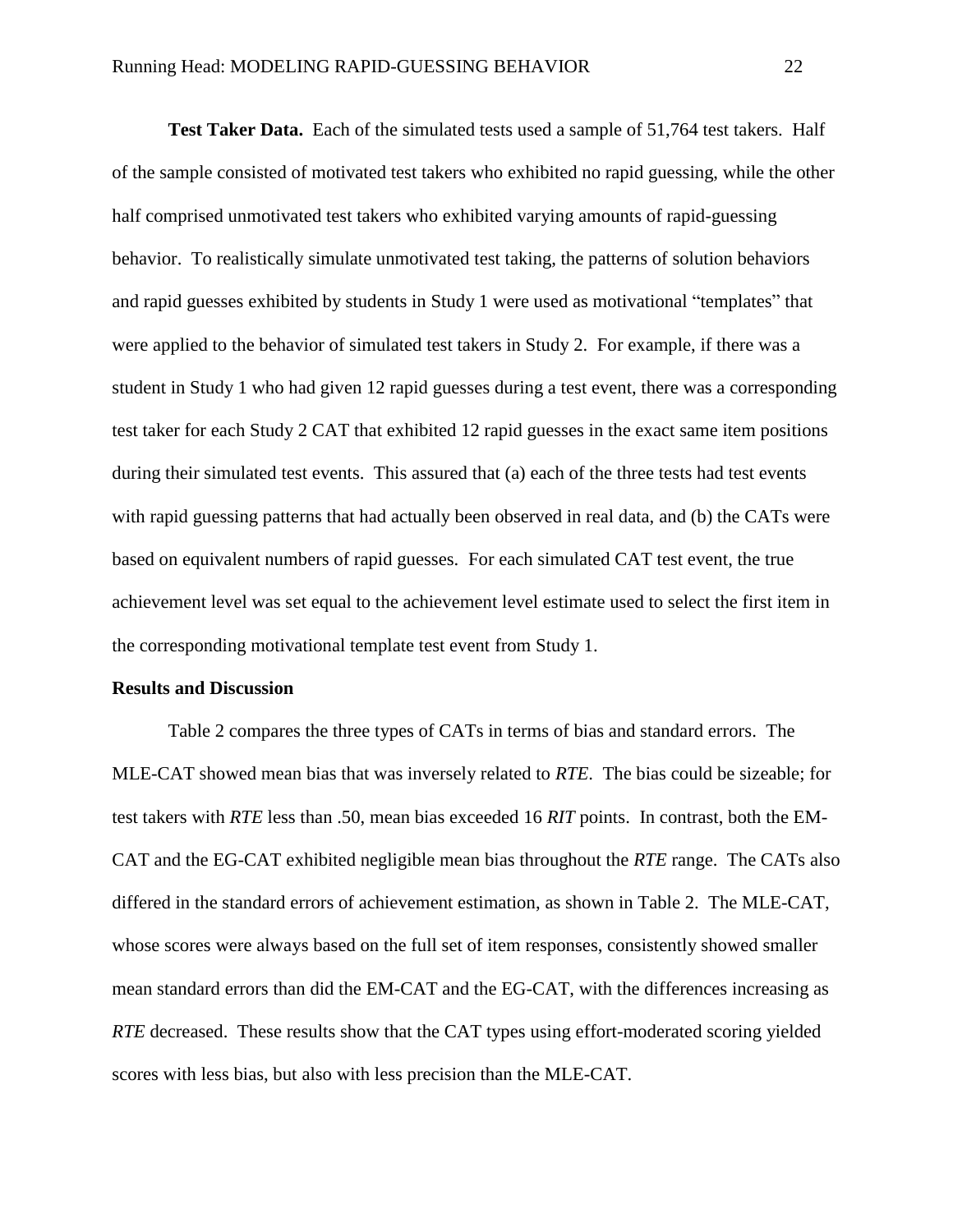|                                                                             | <i>RTE</i> Interval |             |             |             |             |             |  |  |
|-----------------------------------------------------------------------------|---------------------|-------------|-------------|-------------|-------------|-------------|--|--|
| Type of CAT                                                                 | < .50               | $.50 - .60$ | $.60 - .70$ | $.70 - .80$ | $.80 - .90$ | $.90 - 1.0$ |  |  |
| <b>Mean Bias</b>                                                            |                     |             |             |             |             |             |  |  |
| MLE-CAT                                                                     | 16.11               | 9.19        | 6.34        | 3.85        | 2.01        | 0.19        |  |  |
| EM-CAT                                                                      | $-0.13$             | $-0.03$     | $-0.07$     | $-0.10$     | $-0.03$     | $-0.02$     |  |  |
| EG-CAT                                                                      | 0.02                | $-0.02$     | $-0.07$     | $-0.10$     | 0.00        | $-0.01$     |  |  |
| Mean SEM                                                                    |                     |             |             |             |             |             |  |  |
| MLE-CAT                                                                     | 3.11                | 3.01        | 2.98        | 2.96        | 2.94        | 2.96        |  |  |
| EM-CAT                                                                      | 5.37                | 4.10        | 3.73        | 3.43        | 3.21        | 3.00        |  |  |
| EG-CAT                                                                      | 4.90                | 3.98        | 3.65        | 3.38        | 3.18        | 2.98        |  |  |
| Percentage of 95% Confidence Intervals Capturing the True Achievement Level |                     |             |             |             |             |             |  |  |
| MLE-CAT                                                                     | 16                  | 33          | 50          | 70          | 85          | 94          |  |  |
| EM-CAT                                                                      | 95                  | 95          | 95          | 94          | 95          | 95          |  |  |
| EG-CAT                                                                      | 95                  | 95          | 95          | 95          | 95          | 95          |  |  |

*Table 2 Bias, SEM, and Recovery Rates of True Achievement Level for the Three Simulated CATs*

*Note.* Bias and SEM are expressed on the *RIT* scale, for which 10 *RIT* points equals 1 logit.

To assess whether the effort-moderated model's loss in precision was worth the decrease in bias, 95% confidence intervals were constructed for each test event. Table 2 shows the percentage of confidence intervals containing the true achievement level for each test type. For the MLE-CAT, the percentages increasingly fell below 95% as *RTE* decreased, while the percentages remained at the nominal 95% level throughout the *RTE* range for both EM-CAT and EG-CAT. This showed that, in the presence of rapid guessing, scores from the CATs using effort-moderated tended to be less precise but more accurate than those based on MLE scoring.

Table 2 also shows that the standard errors of scores from the EG-CAT tended to be lower than those from the EM-CAT. This difference reflects the vulnerability of the EM-CAT to mis-targeted item difficulty for unmotivated students who re-engaged during a test event.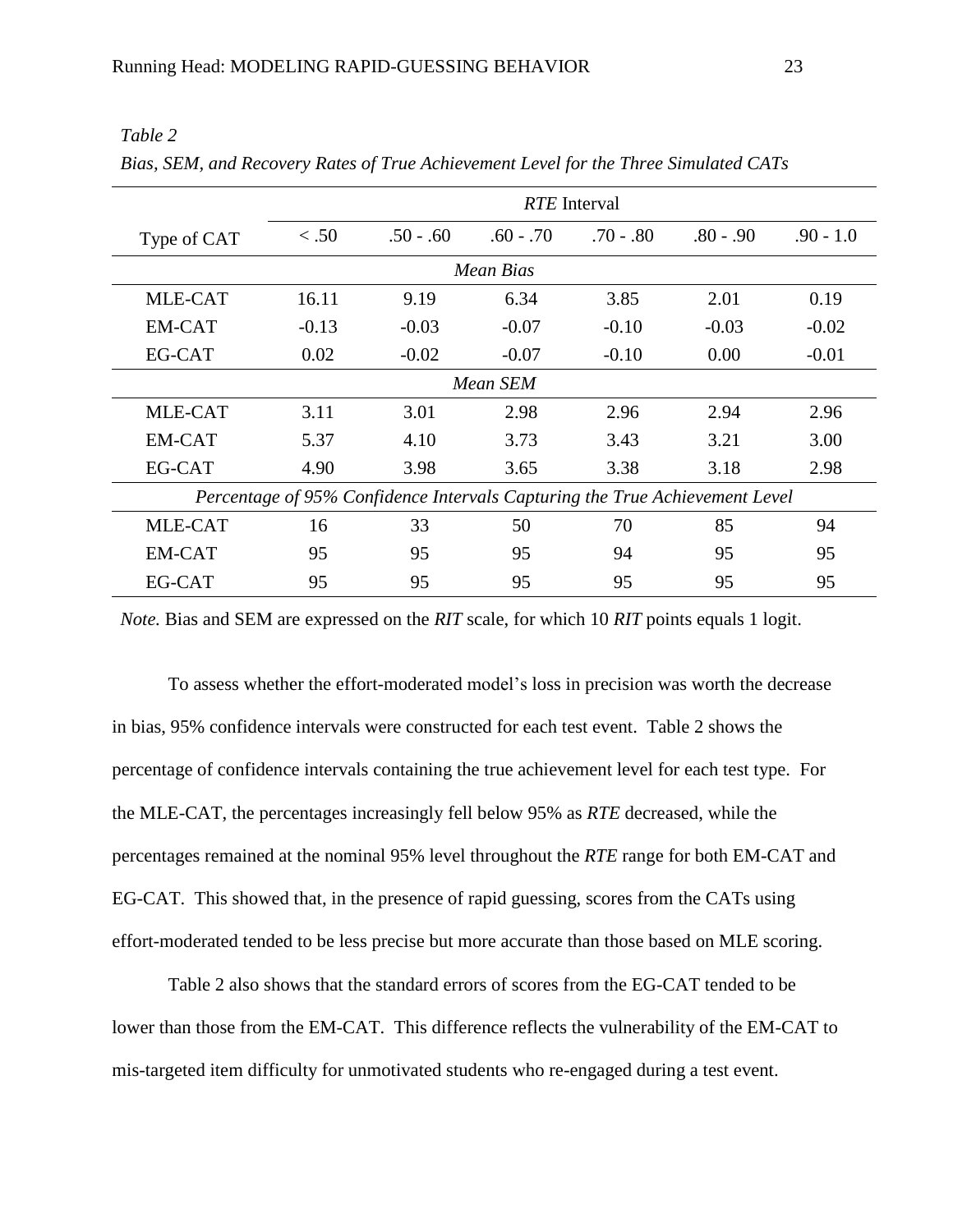Although the mean standard error tended to be only modestly lower for the EG-CAT, there were several instances in which the difference was large. In particular, under the EM-CAT condition three cases with *RTE* less than .20 were found to exhibit very large standard errors of 37, 40, and 56 *RIT* points, respectively—indicating severe mis-targeting. For these same cases, under the EG-CAT the respective standard errors were 11, 13, and 14 *RIT* points. Hence, the most extreme cases of mis-targeting could be substantially ameliorated using the EG-CAT.

The simulated data from Study 2 additionally provided a useful reference point for evaluating the degree to which the effort-moderated model's assumption of effortful solution behaviors was met by the empirical data in Study 1. Essentially, Study 2 simulated a scenario in which the assumptions of the effort-moderated model were fully satisfied: solution behaviors conformed to the IRT model, whereas rapid guesses conformed to a flat, constant-probability function. The relationship between *RTE* and the *RIT* differences between the simulated MLE-CAT and EM-CAT conditions is shown by the dotted line in Figure 6. This non-linear regression line depicts the accelerating score estimation bias associated with decreasing *RTE*. The solid line in Figure 6 shows the corresponding regression line for the empirical data. To the extent that unmotivated test taking reduced the probability of passing items under solution behavior, the regression line for the empirical data would be expected to lie below that for the simulated data. The figure shows, however, that the two regression lines were highly similar, with the empirical line lying slightly above that from the simulated data. This implies that the solution behaviors in the empirical data were relatively unaffected by unmotivated test taking.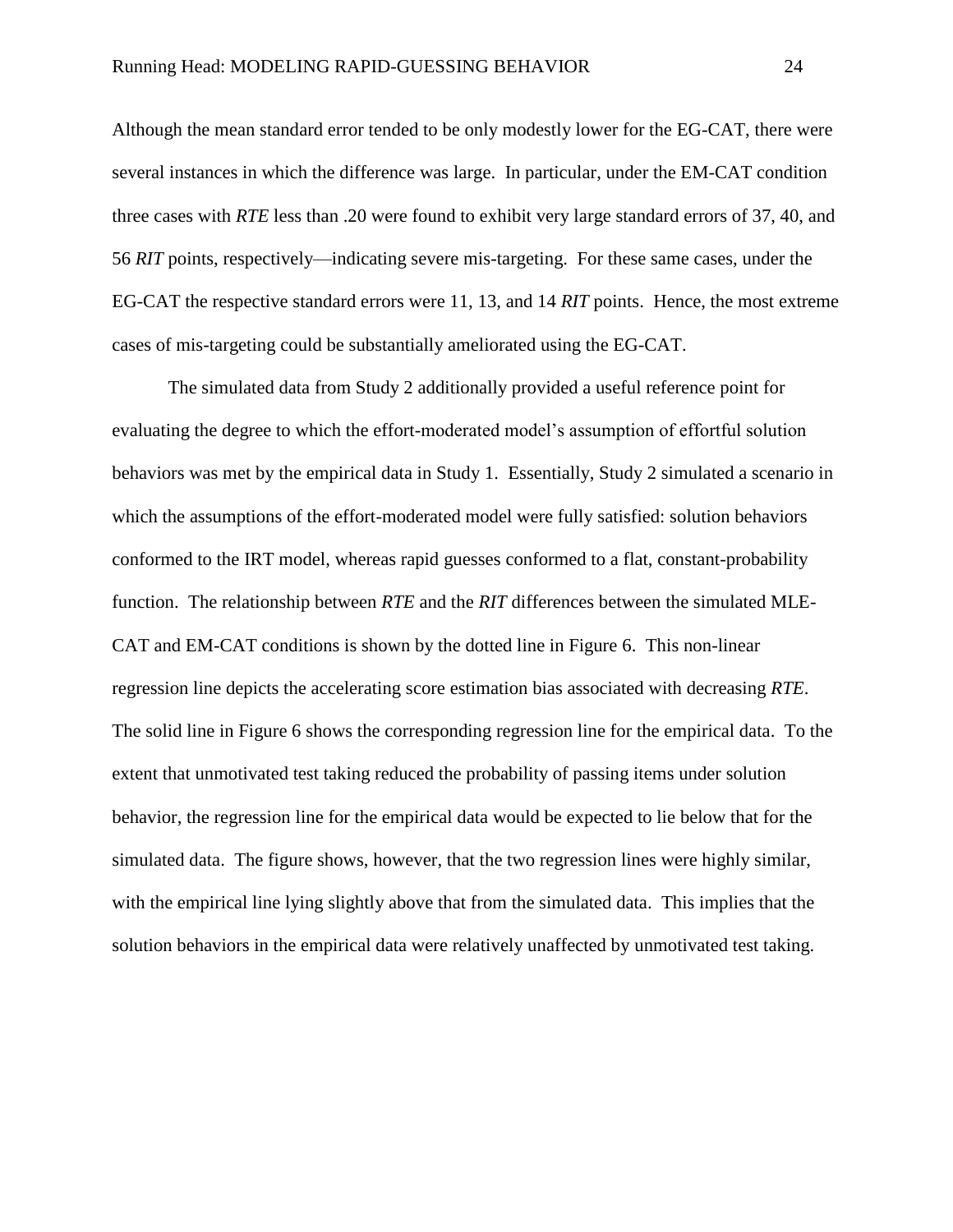

*Figure 6.* Comparison of non-linear (linear + quadratic) regression lines from the data in Studies 1 and 2. The solid line shows, for the actual data, the relationship between *RTE* and the *RIT* difference between MLE-CAT scoring and effort-moderated scoring. The dotted line shows, for the simulated data, the relationship between *RTE* and the *RIT* difference between MLE-CAT and EM-CAT scores.

## **General Discussion**

Because our traditional measurement models typically do not acknowledge the influence unmotivated test taking, concerns for validity encourage us to develop innovative measurement models and methods that can accommodate its presence. This endeavor is hindered by the fact that there is much that we still do not know about the behavior of unmotivated test takers during a test event. Diffuse types of indicators such as relative model fit statistics are limited in the specific information they can provide about how test takers behave. One purpose of this paper was to demonstrate that analyses of rapid-guessing behavior can provide useful valuable itemby-item information about test-taking motivation. We found that for the MAP data studied in this investigation, the rapid-guessing behavior exhibited by students was inconsistent with what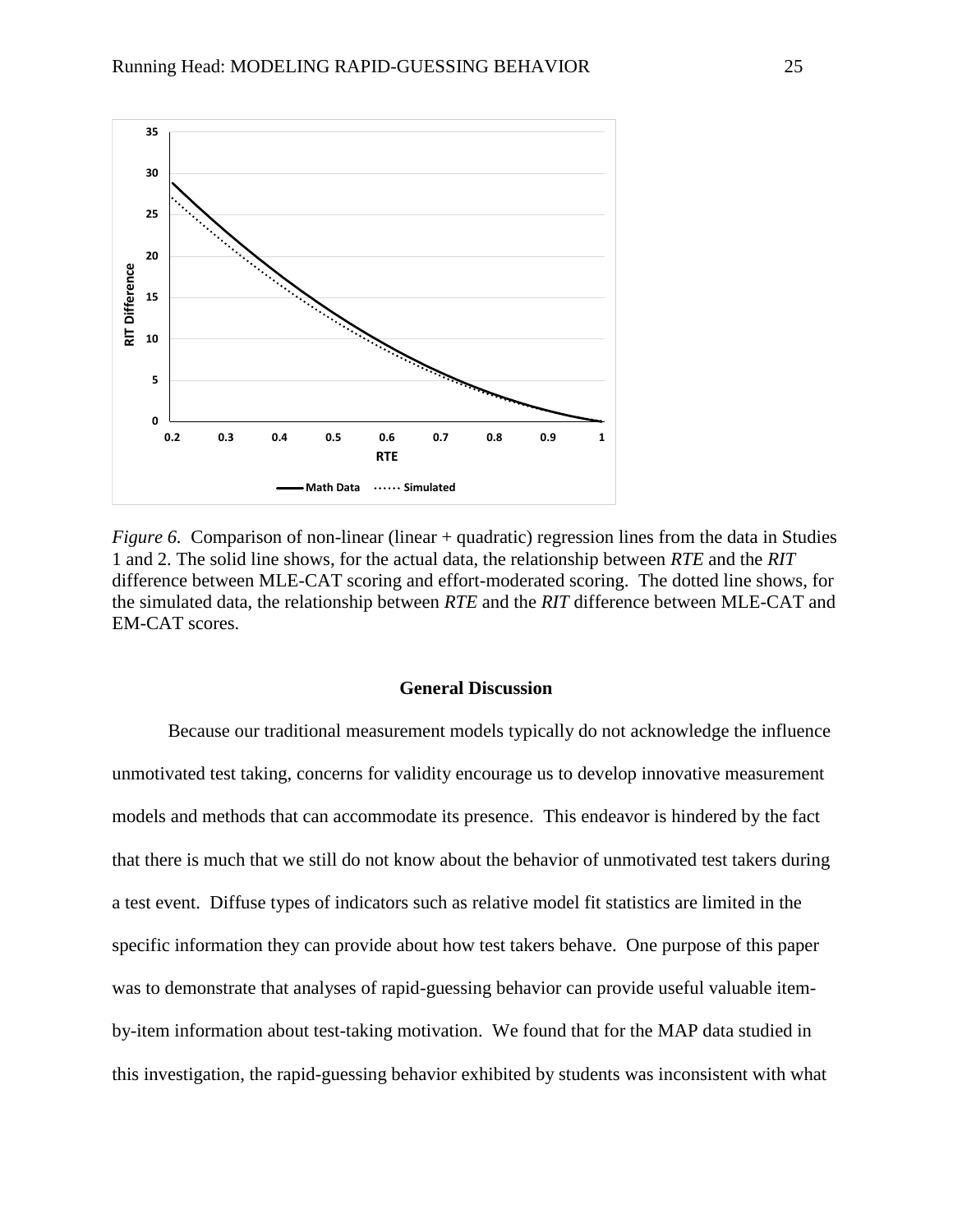would be expected by absorbing state or difficulty-based models. In addition, although there was a clear indication of increased rapid guessing as item position increased, the accuracy rates of solution behaviors did not decrease, which was contrary to what would be expected under a decreasing effort model.

The results of our studies of MAP data suggest a bifurcated view of test-taking motivation. Rapid guesses appeared to occur idiosyncratically, and were correct at a rate consistent with random responding. Solution behaviors appeared to be correct at a rate consistent with that expected during adaptive testing, regardless of whether or rapid guessing was occurring during a test event. It should be emphasized, however, that one should be cautious in generalizing the conclusions from this study. Other tests, administered in other measurement contexts, may yield patterns of rapid guessing and solution behaviors that are more consistent with absorbing state, decreasing effort, or difficulty-based models. We do suggest that a routine analysis of rapid-guessing behavior could help measurement practitioners better understand how best to model unmotivated test taking in their testing program.

Another purpose of this investigation was to evaluate the usefulness of the effortmoderated model (S. L. Wise & DeMars, 2006). When rapid guessing is present during a test event, effort-moderated scoring was found to both yield scores that were more accurate than traditional MLE scores, and exhibited improved person fit statistics. In addition, the effortguided modification of the effort-moderated CAT was found to yield more precise scores by effectively controlling the item difficulty mis-targeting problem experienced by test takers who re-engage after a period of disengagement.

The effort-moderated model has several advantages that make it desirable for practical use when computer-based testing is used. The first is its simplicity; it does not require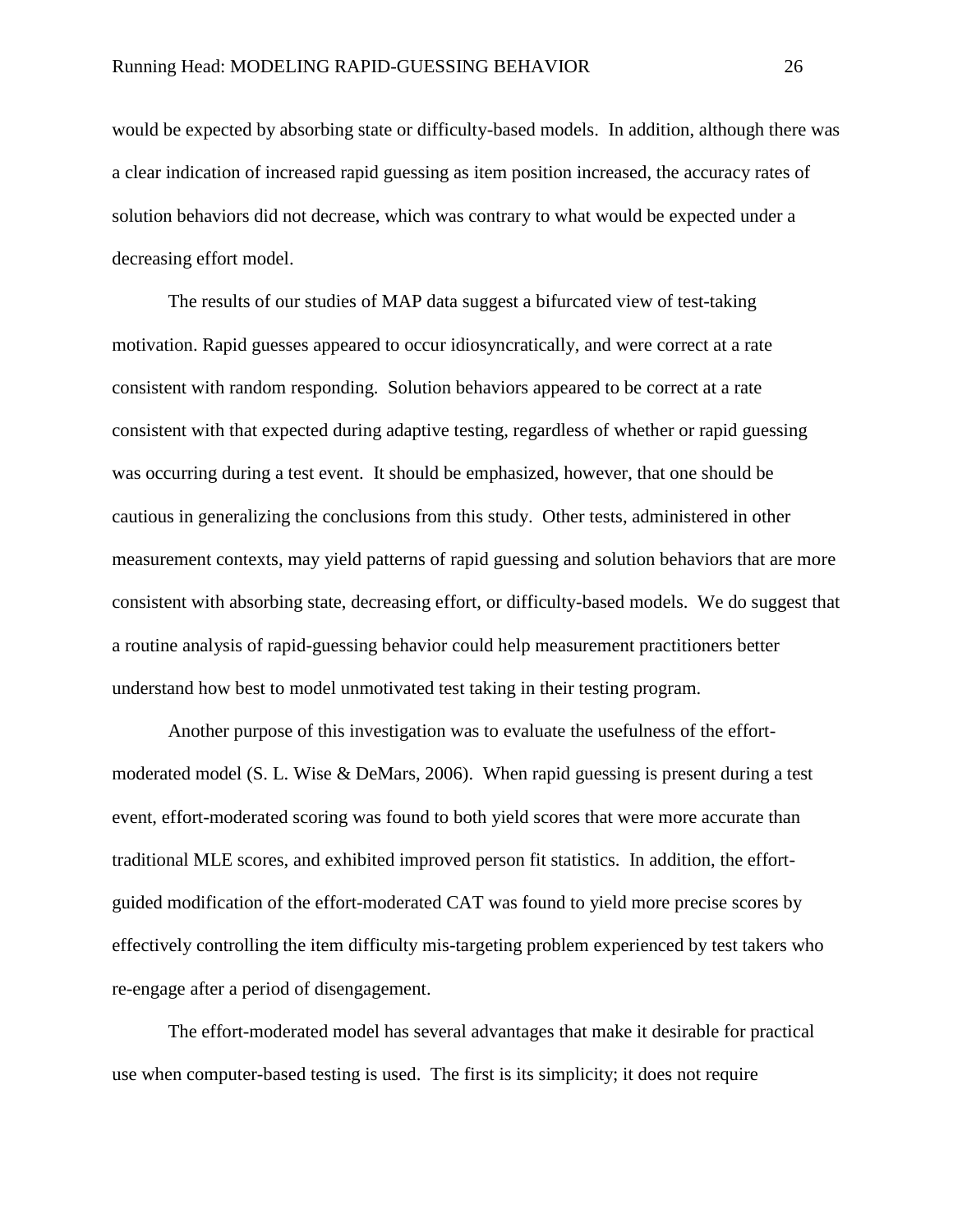estimation of additional model parameters, as is typical of absorbing state and decreasing effort models. It merely identifies rapid guesses and excludes them from achievement estimation. The second advantage is its testability; its assumptions of effortful solution behaviors and noneffortful (and uninformative) rapid guesses can be readily evaluated using the methods described in this paper. The third advantage is its flexibility; it does not require the user to make assumptions about patterns of rapid guessing that test takers exhibit. It could be applied when test takers behave in accordance with either absorbing state, difficulty-based, or many other potential models. It could also be applied in situations in which some test takers' behavior is consistent with one model, while the behavior of other test takers conforms to a different model.

It should be noted that there are practical limitations on the application of the effortmoderated model. For example, although one *could* apply effort-moderated scoring to a test event in which only 20% of the responses were solution behaviors, it might not be desirable to do so. Because the standard error of such a score would probably be unacceptably large and desired item content balance for a test event may not have been attainable, the credibility of scores based on so few item responses would be diminished. In practice, a policy would need to be adopted regarding the minimum number of solution behaviors (and their content coverage) that would be needed during a test event for a score to be valid.

This study has improved our understanding of the dynamics of test-taking motivation, and has shown the value of analyses of rapid-guessing behavior. The item-by-item information about motivation provided by rapid guessing is incorporated in the effort-moderated model, which can improve the quality of measurement and thereby improve the validity of score-based inferences.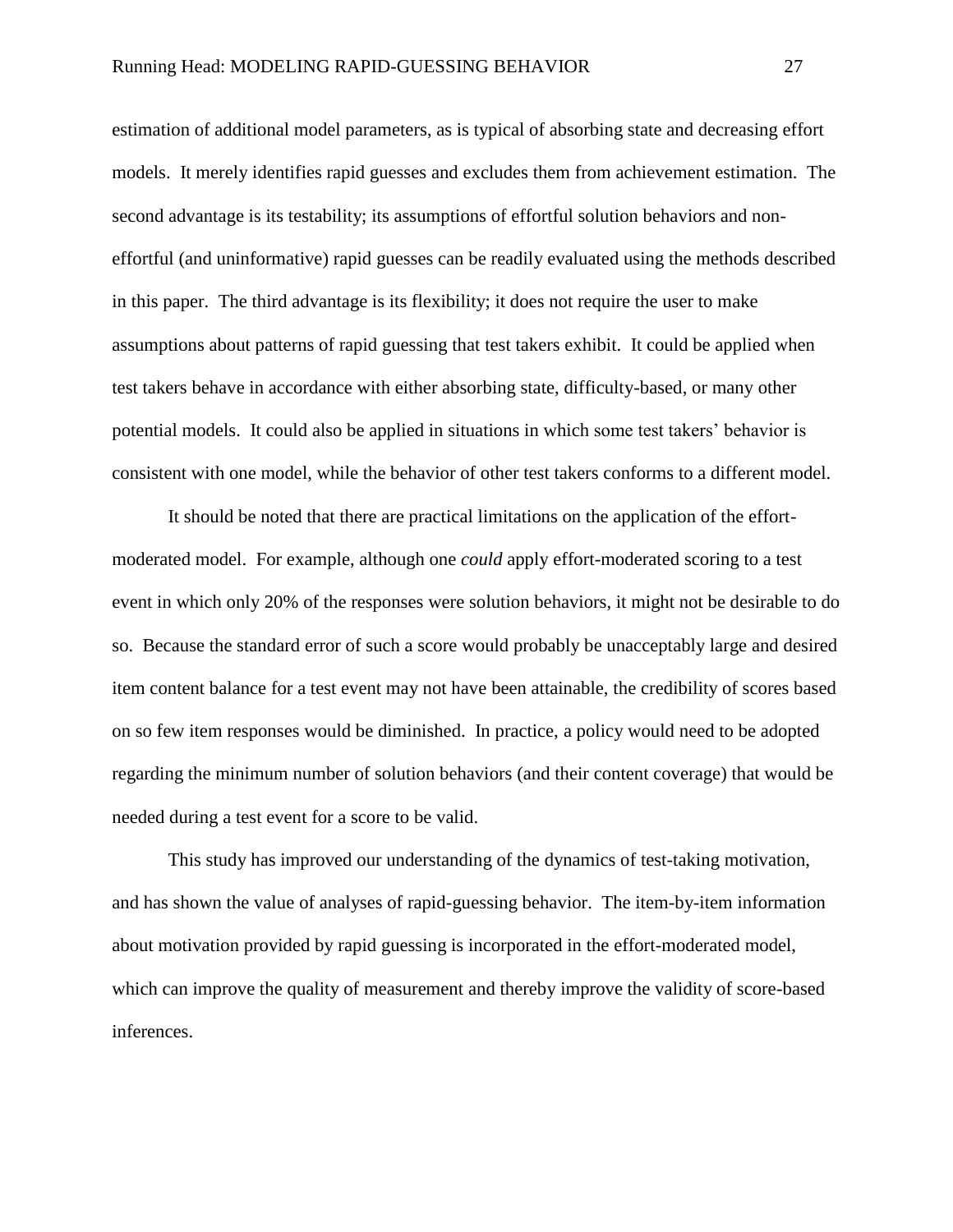#### **References**

- Attali, Y., & Bar-Hillel, M. (2003). Guess where: The position of correct answers in multiplechoice test items as a psychometric variable. *Journal of Educational Measurement, 40*, 109- 128.
- Bolt, D. M., Cohen, A. S., & Wollack, J. A. (2002). Item parameter estimation under conditions of test speededness: Application of a mixture Rasch model with ordinal constraints. *Journal of Educational Measurement, 39*, 331-348.
- Bowe, B., Wise, S. L., & Kingsbury, G. G. (2011, April). *The utility of the effort-moderated IRT model in reducing negative score bias associated with unmotivated examinees*. Paper presented at the annual meeting of the National Council on Measurement in Education, New Orleans, LA.
- Cao, J., & Stokes, S. L. (2008). Bayesian IRT guessing models for partial guessing behaviors. *Psychometrika, 73*, 209-230.
- Drasgow, F., Levine, M. V., & Williams, E. A. (1985). Appropriateness measurement with polychotomous item response models and standardized indices. *British Journal of Mathematical and Statistical Psychology, 38,* 67-86.
- Goegebeur, Y., De Boeck, P., Wollack, J. A., & Cohen, A. S. (2008). A speeded item response model with gradual process change. *Psychometrika, 73*, 65-87.
- Jin, K., & Wang, W. (2014). Item response theory models for performance decline during testing. *Journal of Educational Measurement, 51*, 178-200.
- Schnipke, D. L., & Scrams, D. J. (1997). Modeling item response times with a two-state mixture model: A new method of measuring speededness. *Journal of Educational Measurement, 34*, 213-232.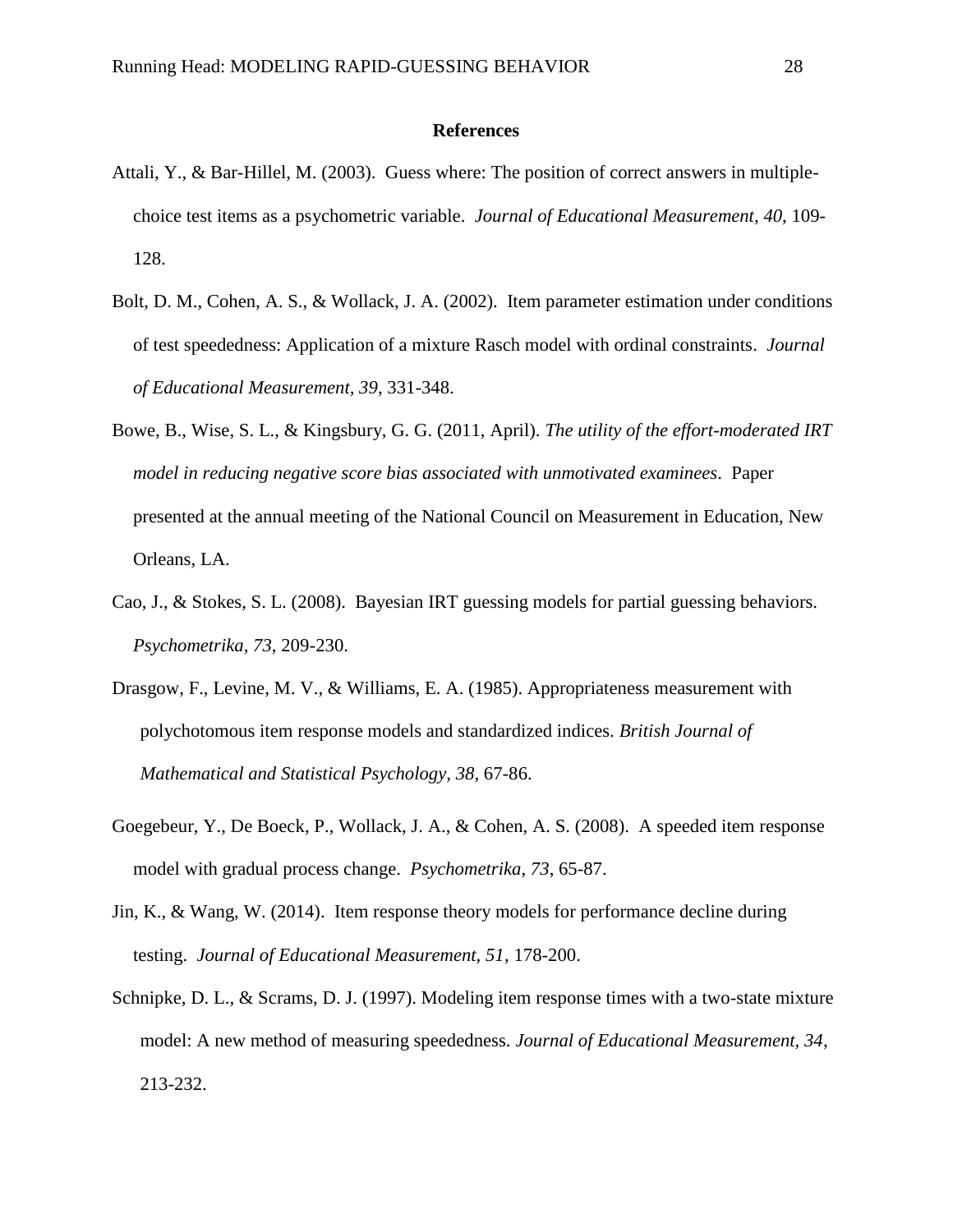- Wise, L. L. (1996, April). *A persistence model of motivation and test performance.* Paper presented at the annual meeting of the American Educational Research Association, Vancouver, Canada.
- Wise, S. L. (in press). Effort analysis: Individual score validation of achievement test data. *Applied Measurement in Education.*
- Wise, S. L., & DeMars, C. E. (2006). An application of item response time: The effortmoderated IRT model. *Journal of Educational Measurement, 43,* 19-38.
- Wise, S. L., & Kong, X. (2005). Response time effort: A new measure of examinee motivation in computer-based tests. *Applied Measurement in Education, 18,* 163-183.
- Wise, S. L., & Ma, L. (2012, April). *Setting response time thresholds for a CAT item pool: The normative threshold method.* Paper presented at the annual meeting of the National Council on Measurement in Education, Vancouver, Canada.
- Wise, S. L., & Smith, L. F. (2011). A model of examinee test-taking effort. In J. A. Bovaird, K. F. Geisinger, and C. W. Buckendal (Eds.), *High-stakes testing in education: Science and practice in K-12 settings* (pp. 139-153)*.* Washington, DC: American Psychological Association.
- Yamamoto, K., & Everson, H. T. (1995). *Modeling the mixture of IRT and pattern responses by a modified HYBRID model* (ETS Research Report RR-95-16). Princeton, NJ: Educational Testing Service (ERIC Document Reproduction Service No. ED 395036).